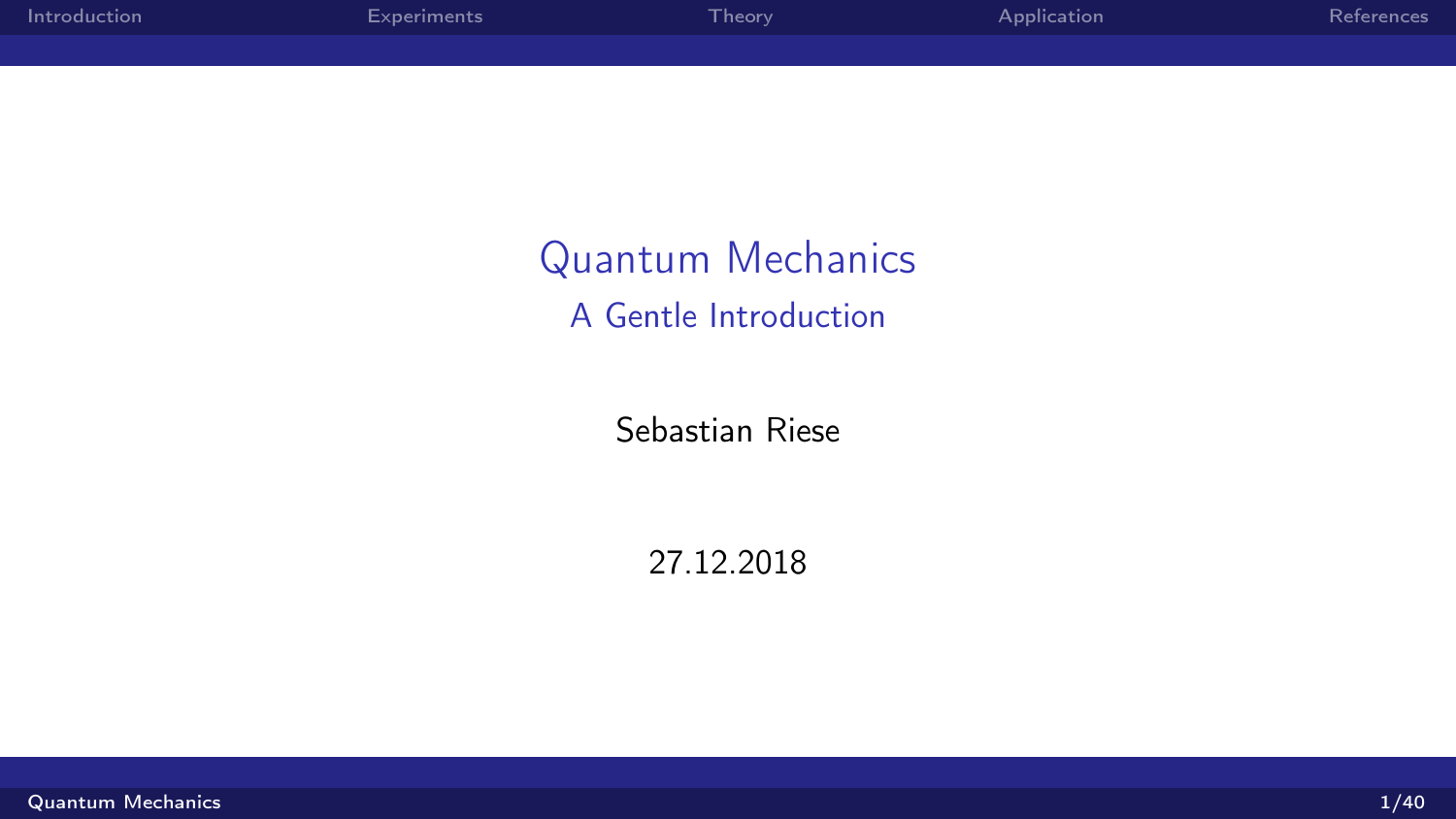| Introduction | Experiments | Theory | Application | References |
|--------------|-------------|--------|-------------|------------|
|              |             |        |             |            |

[Introduction](#page-2-0)

**[Experiments](#page-4-0)** 

**[Theory](#page-12-0)** 

[Application](#page-32-0)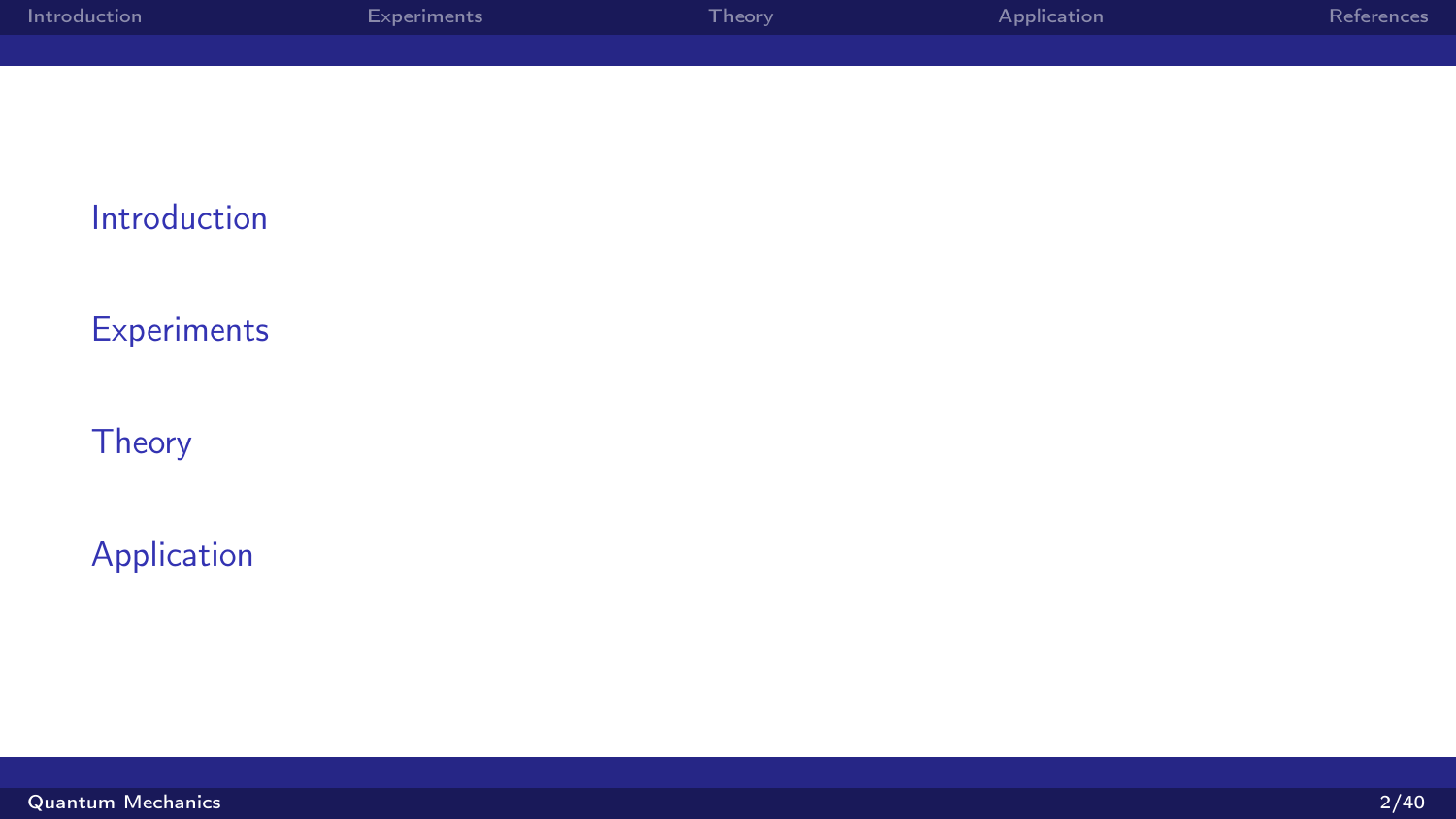<span id="page-2-0"></span>

| Introduction | Experiments | Theory <sup>1</sup> | Application | References |
|--------------|-------------|---------------------|-------------|------------|
|              |             |                     |             |            |
|              |             |                     |             |            |

# Concept of This Talk

- $\blacktriangleright$  key experiments will be reviewed
- $\triangleright$  not historical: make the modern theory plausible using historical experiments, leave the history be history, modify the experiments to make a point
- $\triangleright$  quantum mechanics is quite abstract and not "anschaulich" so we will need mathematics (linear algebra, differential equations)
- $\triangleright$  we'll try to find a new, post-classical, "Anschaulichkeit" however in the end the adage "shut up and calculate" holds
- $\triangleright$  we'll include maths crash courses where we need them (mathematicians will suffer, sorry guys and gals)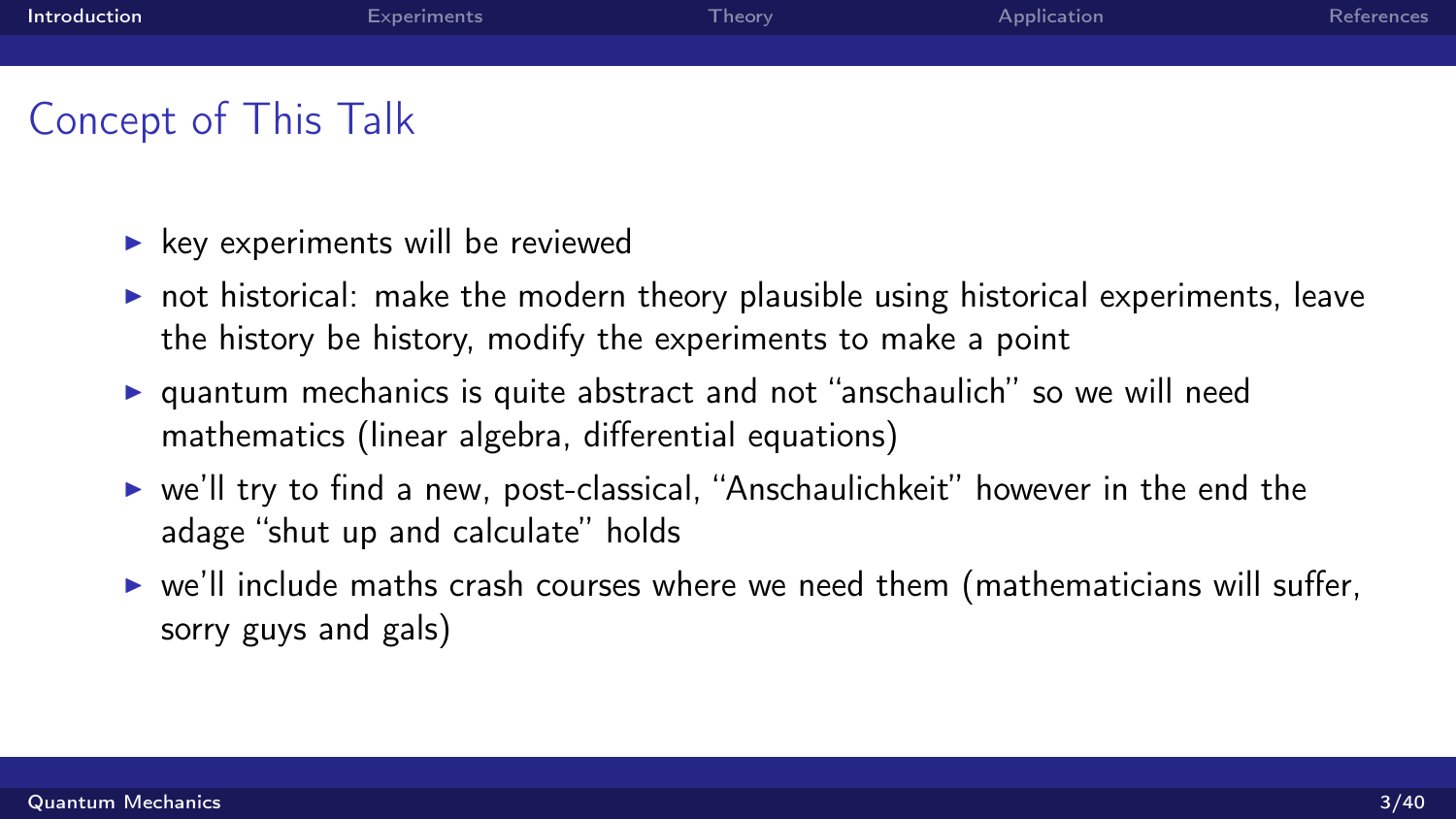# How Scientific Theories Work

- $\triangleright$  a scientific theory is a net of interdependent propositions
- $\triangleright$  when extending the theory different propositions are proposed as hypotheses
- $\triangleright$  the hypotheses that stand the experimental test are added to the theory
- $\triangleright$  new experimental results are either consistent or inconsistent with the propositions of the theory
- $\triangleright$  if they are inconsistent, some of the propositions have been *falsified*, and the theory must be amended in the minimal (Occam's razor) way that makes it consistent with all experimental results
- $\blacktriangleright$  new theoretical ideas must explain why the old ones worked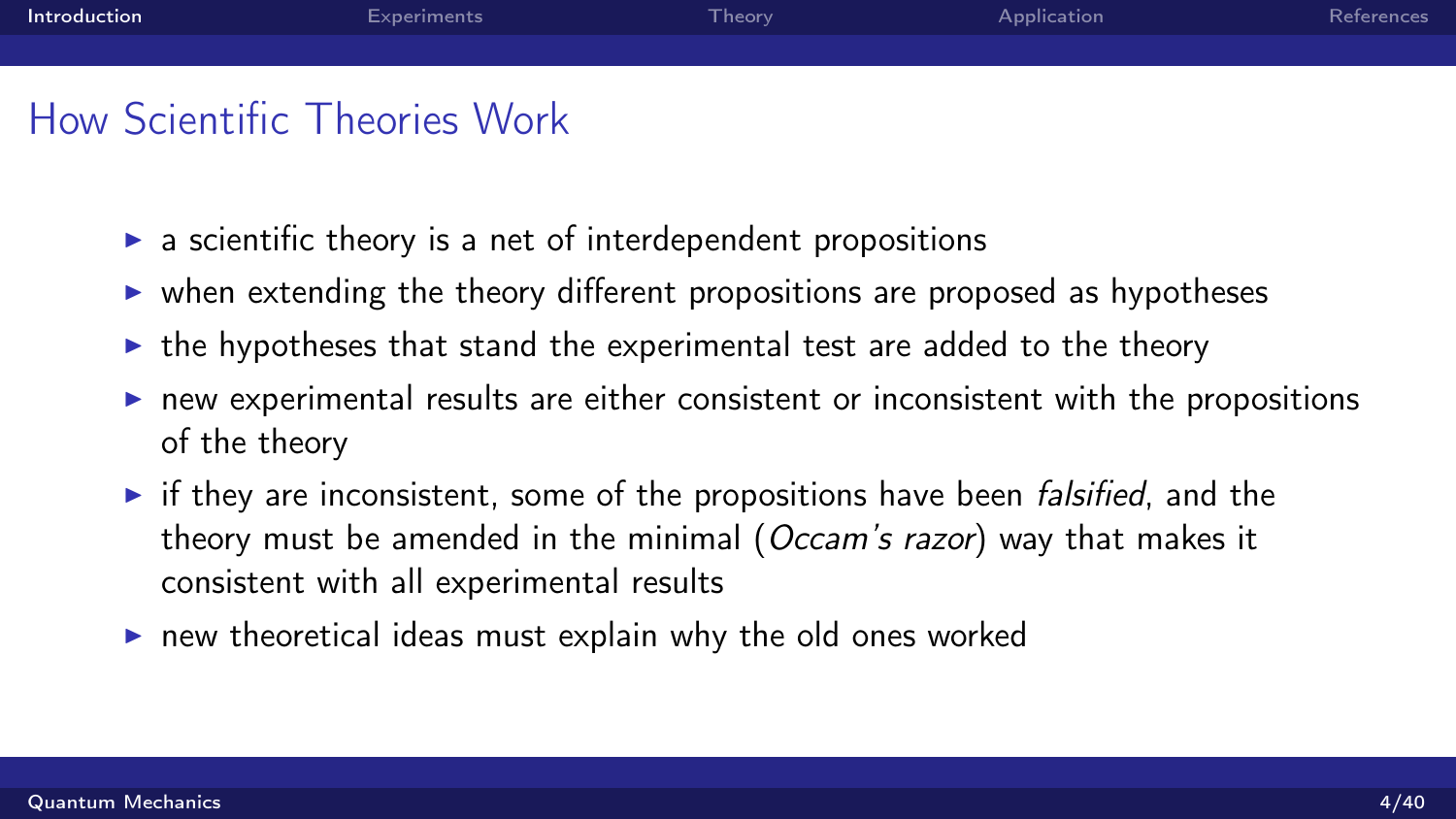<span id="page-4-0"></span>

| Introduction     | <b>Experiments</b>                           | Theorv | Application | References |
|------------------|----------------------------------------------|--------|-------------|------------|
|                  |                                              |        |             |            |
| How It All Began |                                              |        |             |            |
|                  | ime frame: late $19th$ /early $20th$ century |        |             |            |

- $\blacktriangleright$  known fundamental theories of physics:
	- $\blacktriangleright$  classical mechanics ( $\boldsymbol{F} = m\boldsymbol{a}$ )
	- ► Newtonian gravitation ( $\boldsymbol{F} = Gm_1m_2\frac{r_1-r_2}{|r_1-r_2|}$  $\frac{r_1-r_2}{|r_1-r_2|^3}$
	- ► Maxwellian electrodynamics  $(\partial_{\mu}F^{\mu\nu}=4\pi j^{\nu}$ , Lorentz force)
	- $\triangleright$  (Maxwell-Boltzmann classical statistical physics)
- $\triangleright$  several experimental results could not be explained by the classical physical theories under reasonable assumptions, e.g.
	- $\triangleright$  photoelectric effect (Hertz and Hallwachs 1887)
	- $\blacktriangleright$  discrete spectral lines of atoms (Fraunhofer 1815, Bunsen and Kirchhoff 1858)
	- $\triangleright$  radioactive rays: single spots on photographic plates
	- $\triangleright$  stability of atoms composed of compact, positively charged nuclei (Rutherford 1909) and negatively charged cathode ray particles (Thomson 1897)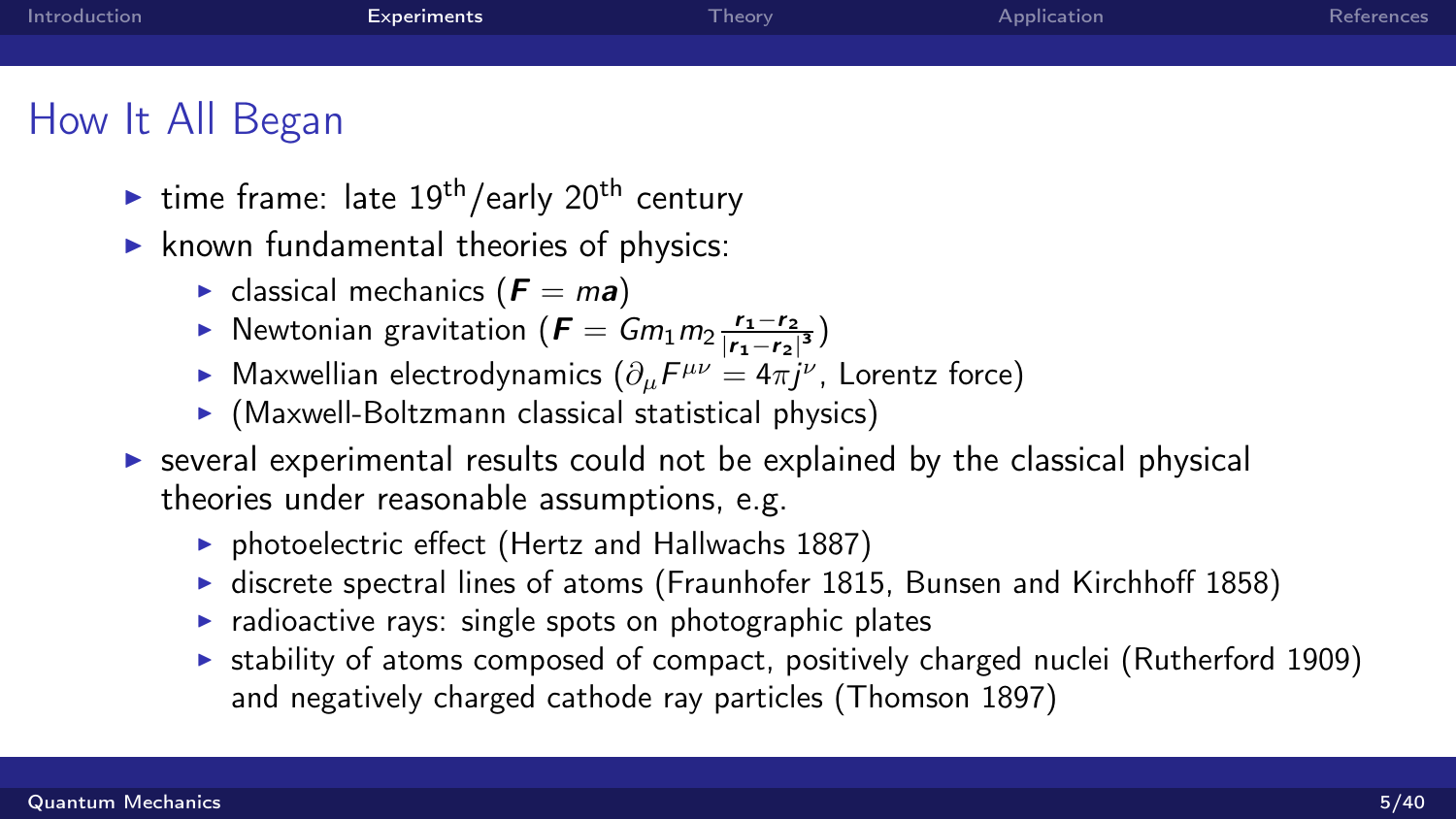| Introduction | Experiments | Theory <sup>1</sup> | Application | References |
|--------------|-------------|---------------------|-------------|------------|
|              |             |                     |             |            |
|              |             |                     |             |            |

# Cathode Rays



Figure: Schematic of an Electron Gun

- $\blacktriangleright$  to-do list
	- 1. have a heated cathode, a simple electrostatic accelerator and a pinhole (an "electron gun")
	- 2. put it in an evacuated tube (if there's some well chosen gas left it'll glow nicely)
	- 3. play around (tips: magnetic fields, electric fields, fluorescent screens, etc.)
- $\triangleright$  results: there are negatively charged particles that can be separated from metal electrodes, hydrogen gas, etc.
- $\triangleright$  atoms are neutral conclusion: there is a positively charged component as well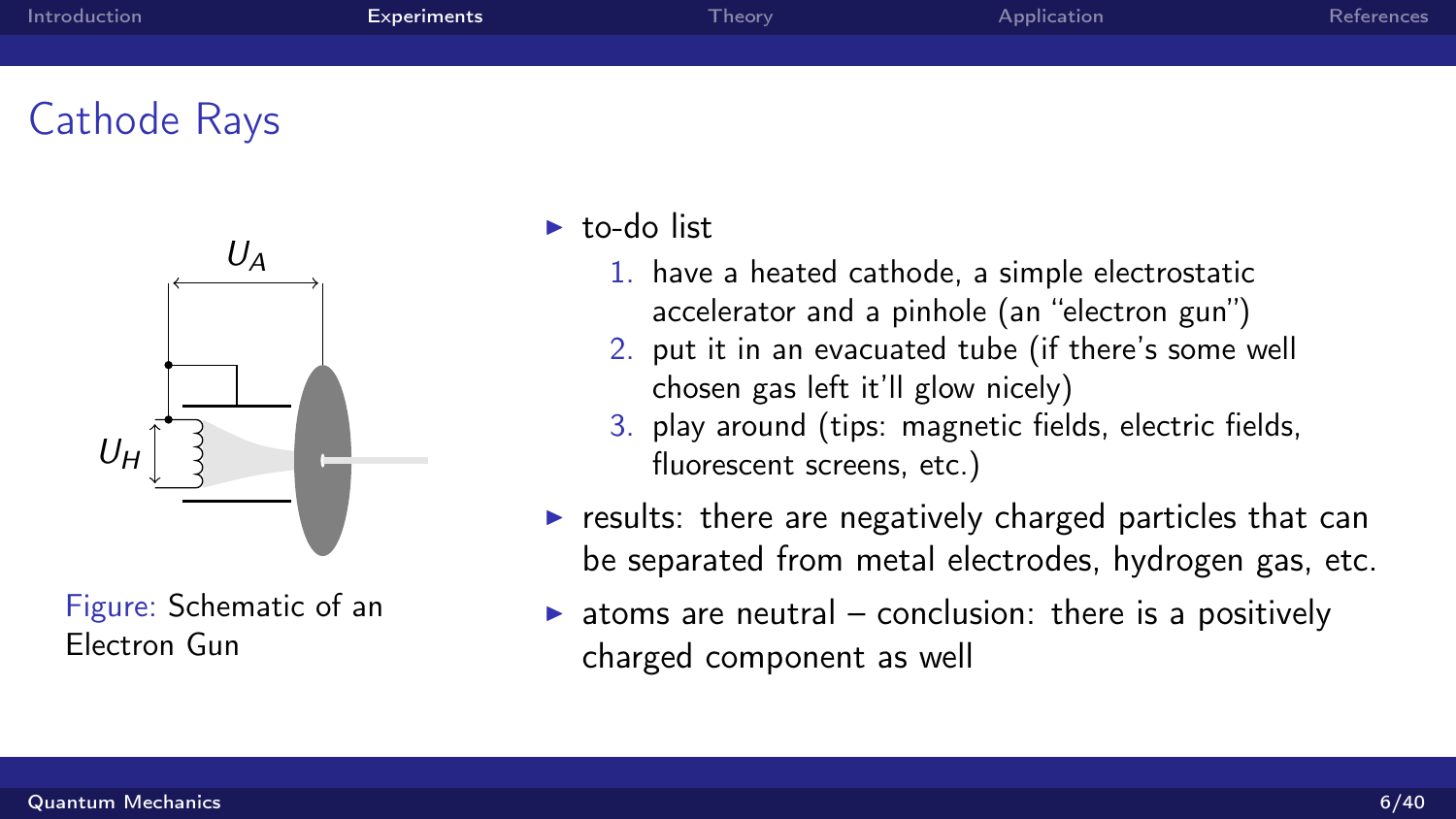# Rutherford(-Marsden-Geiger) Experiment



Figure: Schematic of the Rutherford Experiment

- **In** measure the deflection angles of  $\alpha$  particles shot perpendicularly through a thin gold foil
- $\triangleright$  weird result: some of the  $\alpha$  are deflected strongly
- $\triangleright$  conclusion from deflection calculations for different charge/mass distributions: atoms must contain a small and massive concentration of mass and charge (the nucleus)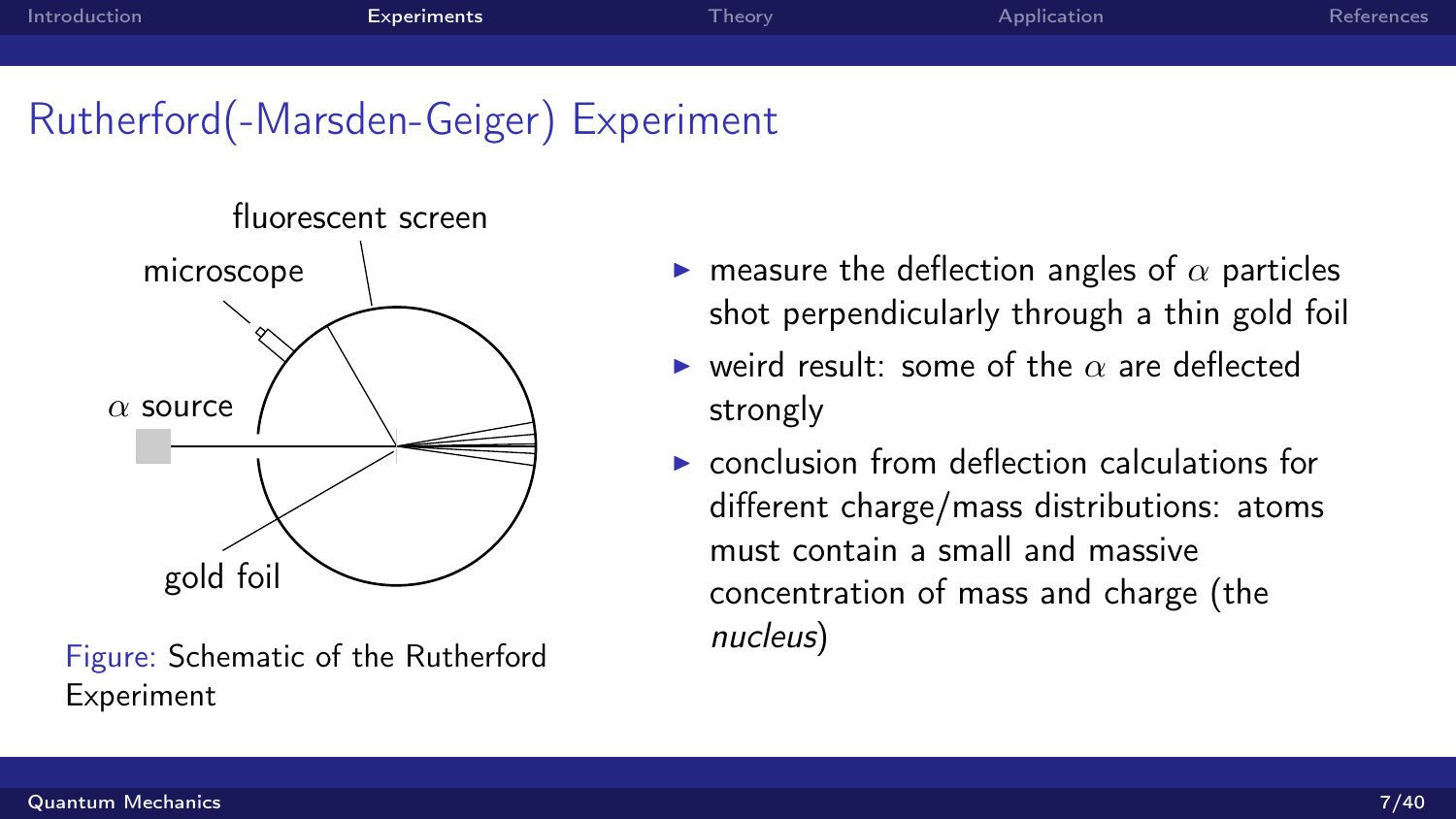| Introduction | <b>Experiments</b> | Theory <sup>1</sup> | Application | References |
|--------------|--------------------|---------------------|-------------|------------|
|              |                    |                     |             |            |
|              |                    |                     |             |            |

## Atoms Are Stable!?

- $\triangleright$  accelerated charges *always* radiate classically (Maxwell equations)
- $\triangleright$  to form stable atoms the electrons have to be bound to the nuclei in some orbits implying accelerated motion
- $\Rightarrow$  classical electrodynamics and the above  $=$  WAT
- $\triangleright$  so the simple experimental fact that there are stable atoms nukes classical physics (plus reasonable assumptions)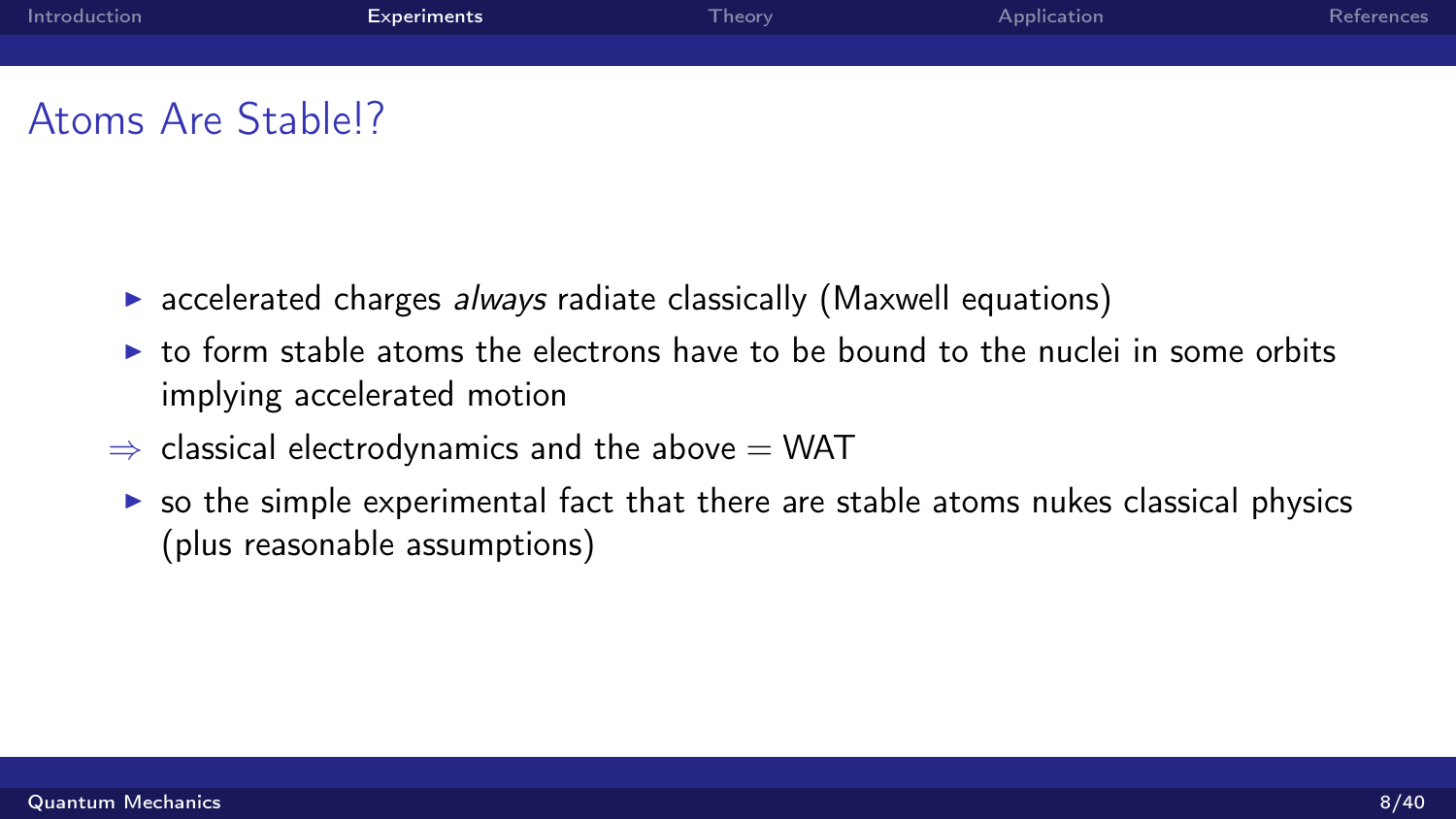# Photoelectric Effect



Figure: Schematic of a Phototube

- $\triangleright$  a current flows when light falls on a metal surface in a vacuum (phototube)
- ighthrow when biasing the electrodes with a voltage  $U_B$  no current flows above some threshold voltage  $U<sub>T</sub>$
- $\triangleright$  the threshold voltage is proportional to the wavelength  $\lambda$  of the light
- $\triangleright$  for different metals there are different threshold wavelengths, below which no current flows for  $U_B = 0$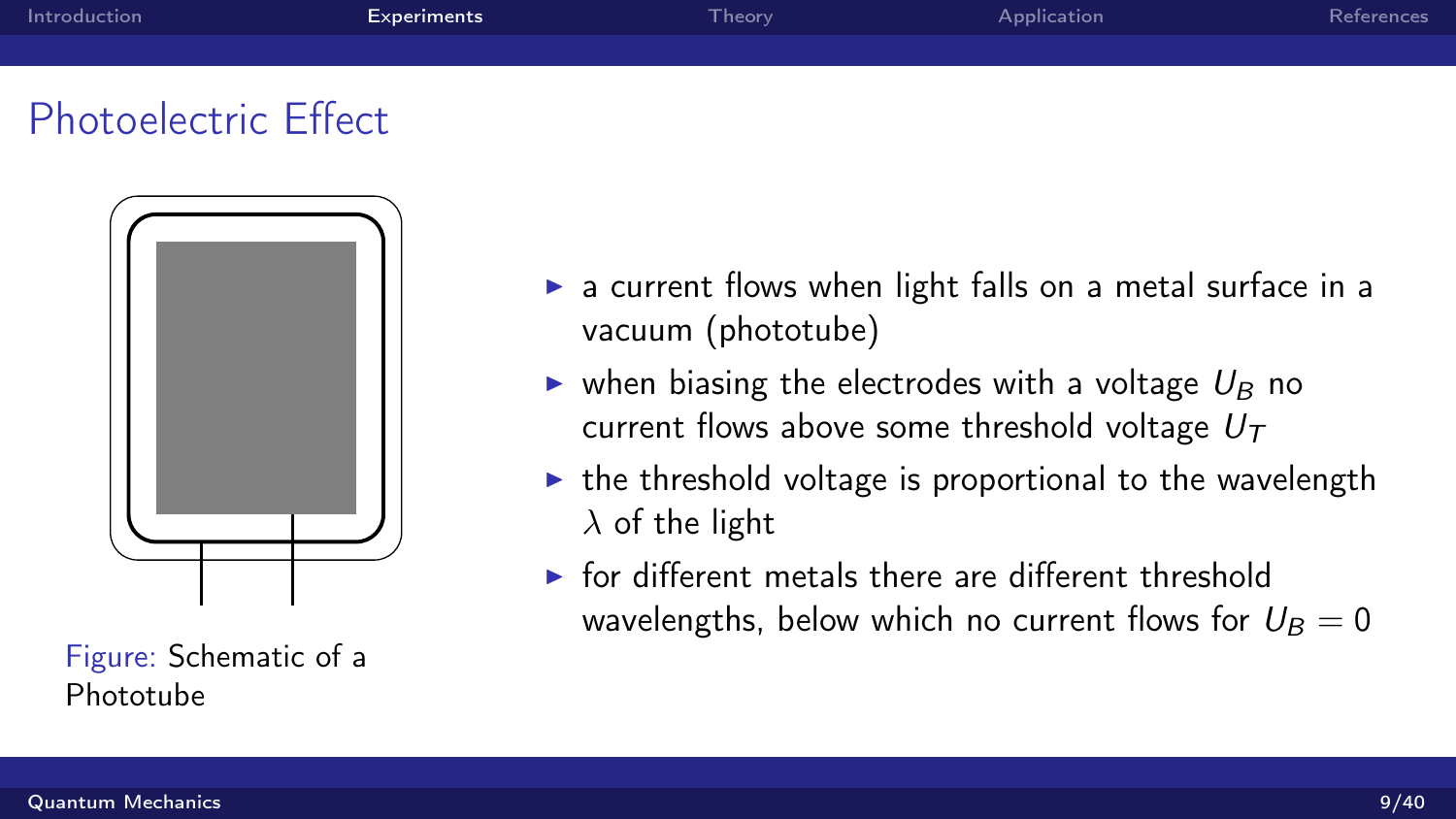Spectral Lines of Atoms – Experimental Setup



Figure: Schematic of a Discharge Tube and Spectrograph

- $\triangleright$  discrete emission lines together with the photon hypothesis: discrete energies!
- $\triangleright$  characteristic spectra for each atom species
- $\triangleright$  absorption lines complementary to the emission lines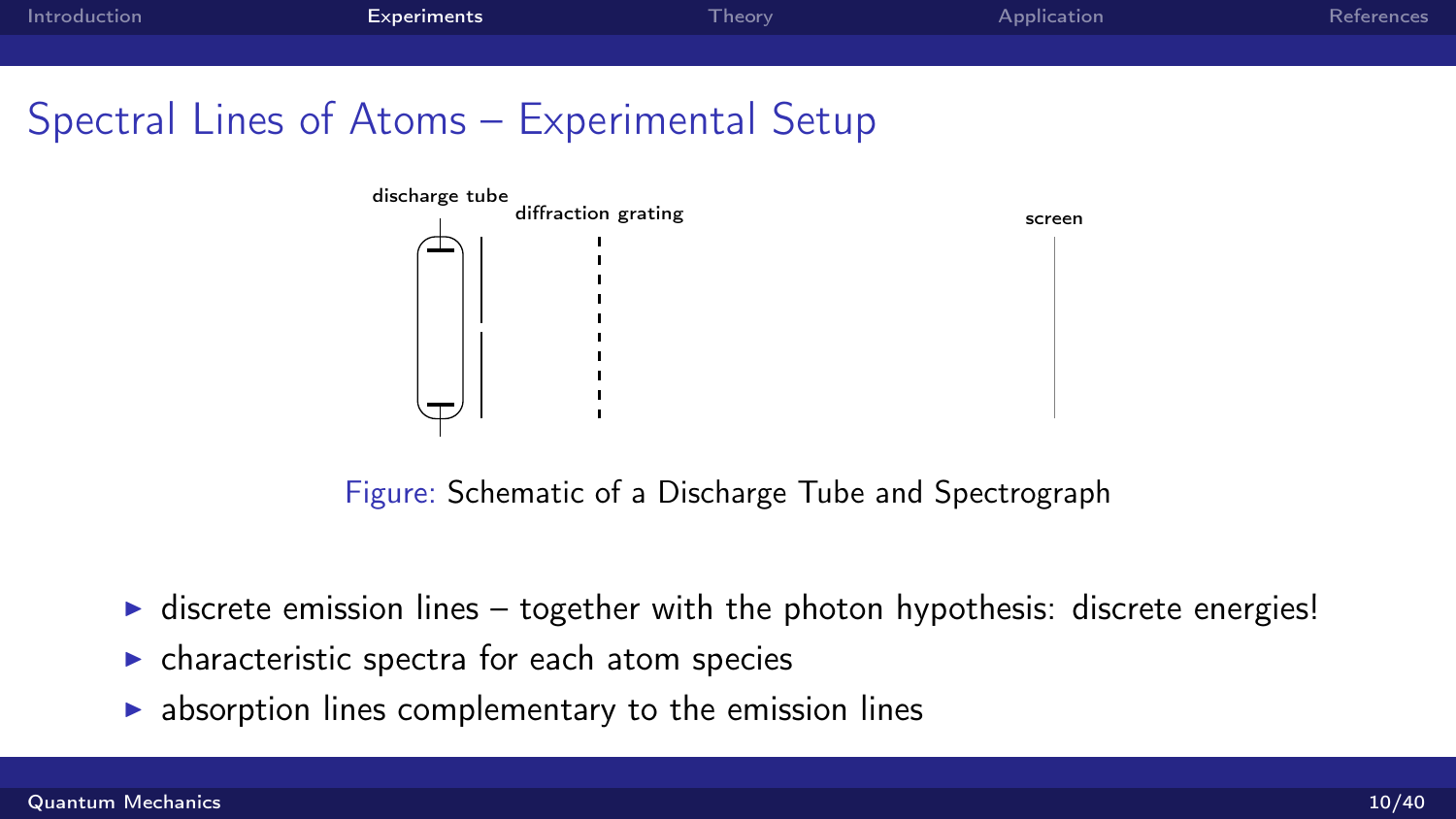## Davisson-Germer Experiment



Figure: Schematic: Davisson-Germer Experiment

- $\triangleright$  the electrons show a diffraction pattern (that can be seen by moving the Faraday cup around)
- $\triangleright$  we can determing the wavelength of the matter wave from the diffraction pattern (and the lattice parameters of the crystal)
- $\triangleright$  this confirms the de Broglie relation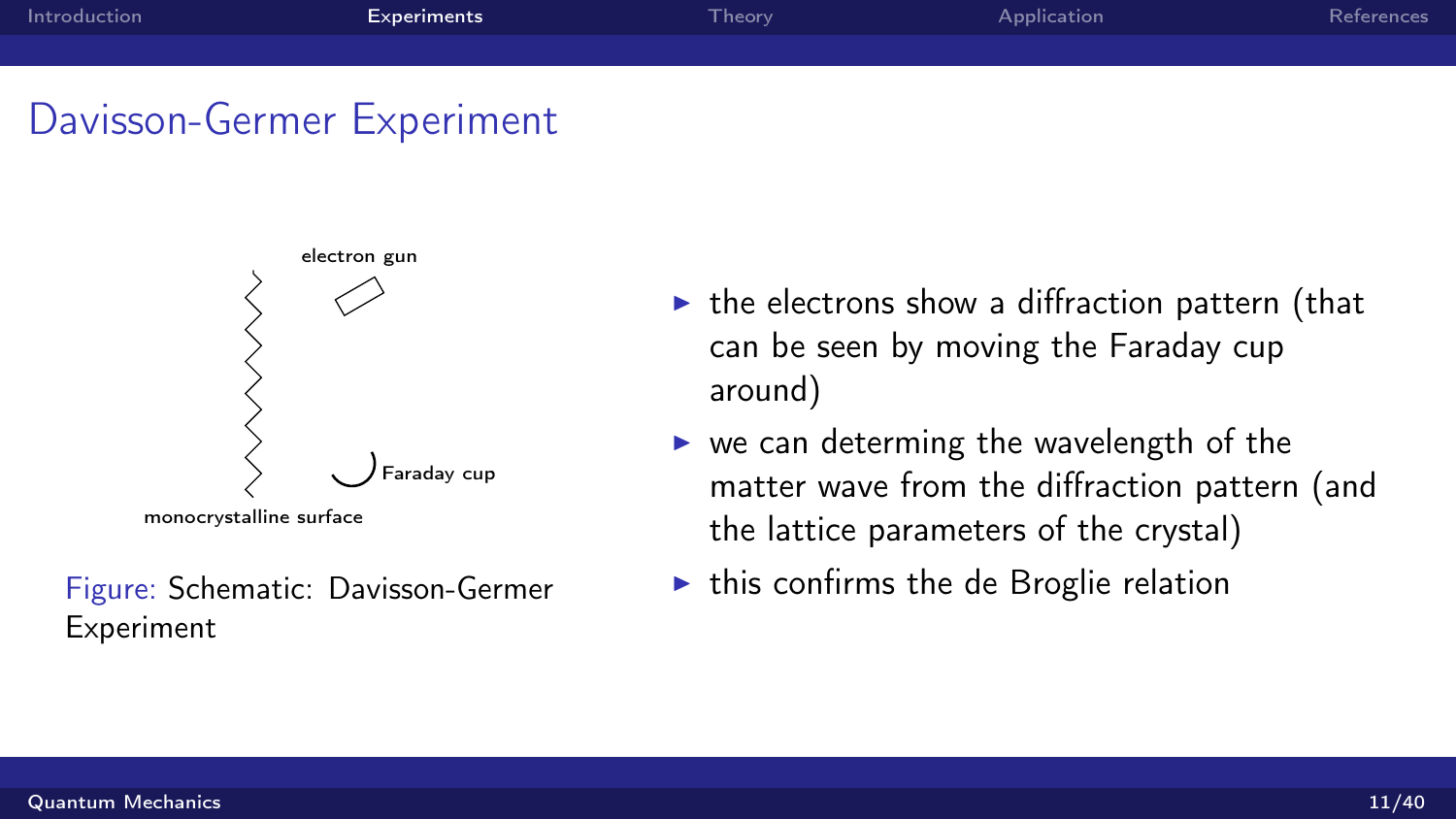# Radioactivity and Experiments with Single Particles

- $\triangleright$  radioactivity is random you can't predict when the next decay will happen this hints at the intrinsic randomness of subatomic physics
- $\triangleright$  we can do interference experiments with single particles, to do so we need a set of sensitive detectors
- $\triangleright$  at most one of a set of such sensors detects the electron or photon
- $\triangleright$  while the particle is extended in transit, it will be forced to a sharp measurement result on detection!
- $\triangleright$  if we do a double slit interference experiment and *detect* which slit the particle went through, then the interference pattern vanishes!
- $\triangleright$  if we do the above and then discard the which-way-information in a coherent manner there will again be interference (quantum eraser)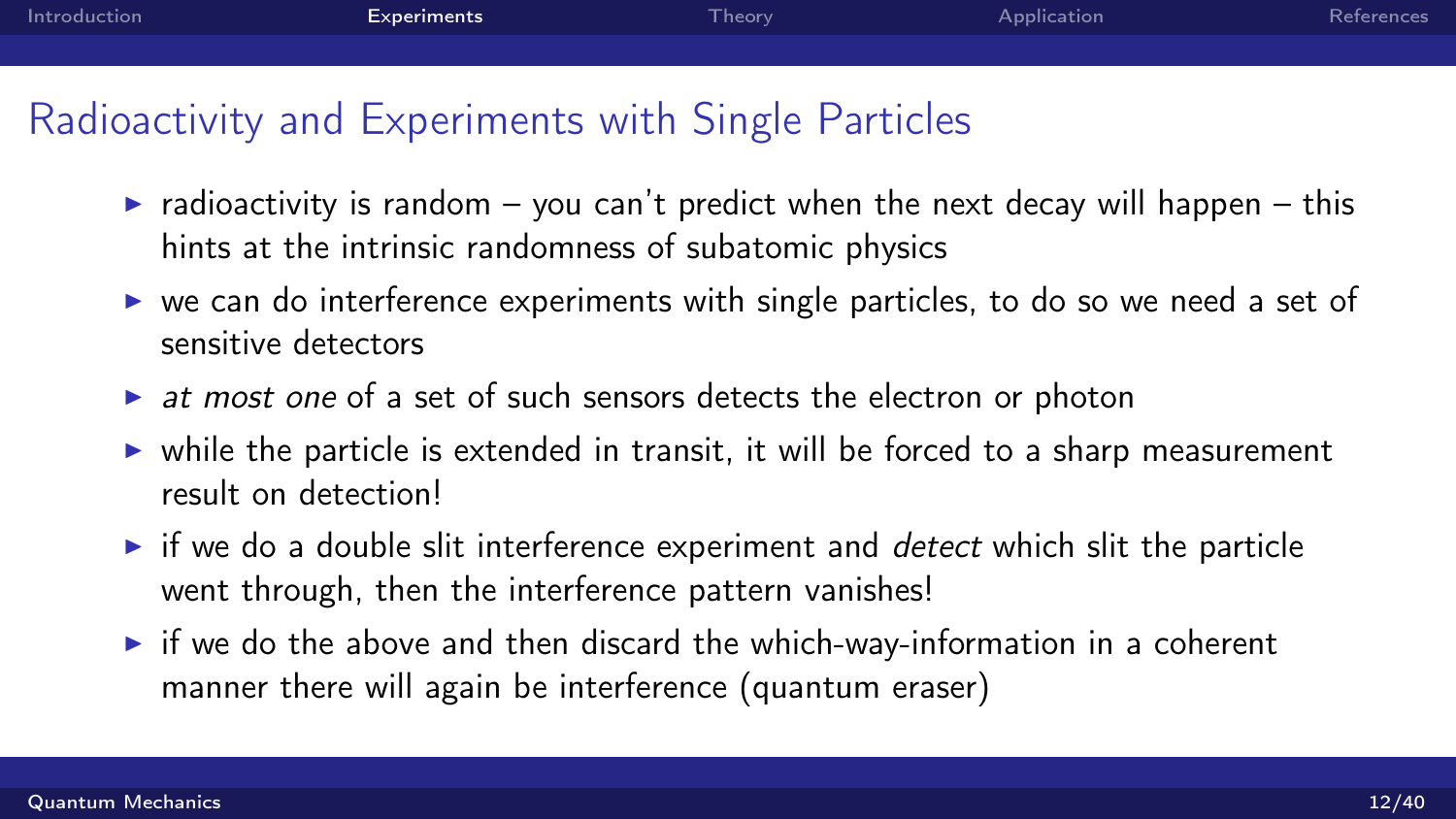<span id="page-12-0"></span>



Figure: Complex Plane

- $\triangleright \mathbb{C} = \{a + bi | a, b \in \mathbb{R}\}, i^2 = -1$ , usual rules of calculation
- $\triangleright$  can be thought of as *phasors* in the complex plane
- $\blacktriangleright$  polar representation:  $z = \rho(\cos(\varphi) + i \sin(\varphi)) = \rho e^{i\varphi}$
- $\blacktriangleright$  addition: component wise
- **In** multiplication:  $z_1 z_2 = \rho_1 \rho_2 e^{i(\varphi_1 + \varphi_2)}$  turning angle plus length
- $\blacktriangleright$  multiplication in Cartesian components  $(a + bi)(c + di) = (ac - bd) + i(ad + cb)$
- ► complex conjugation  $(a + bi)^* = a bi$ , modulus  $|z|=\sqrt{z^*z}$

complex numbers make everything cool ( $e^{i\chi} = \cos(x) + i \sin(x)$ , fundamental theorem of algebra, function theory, etc.)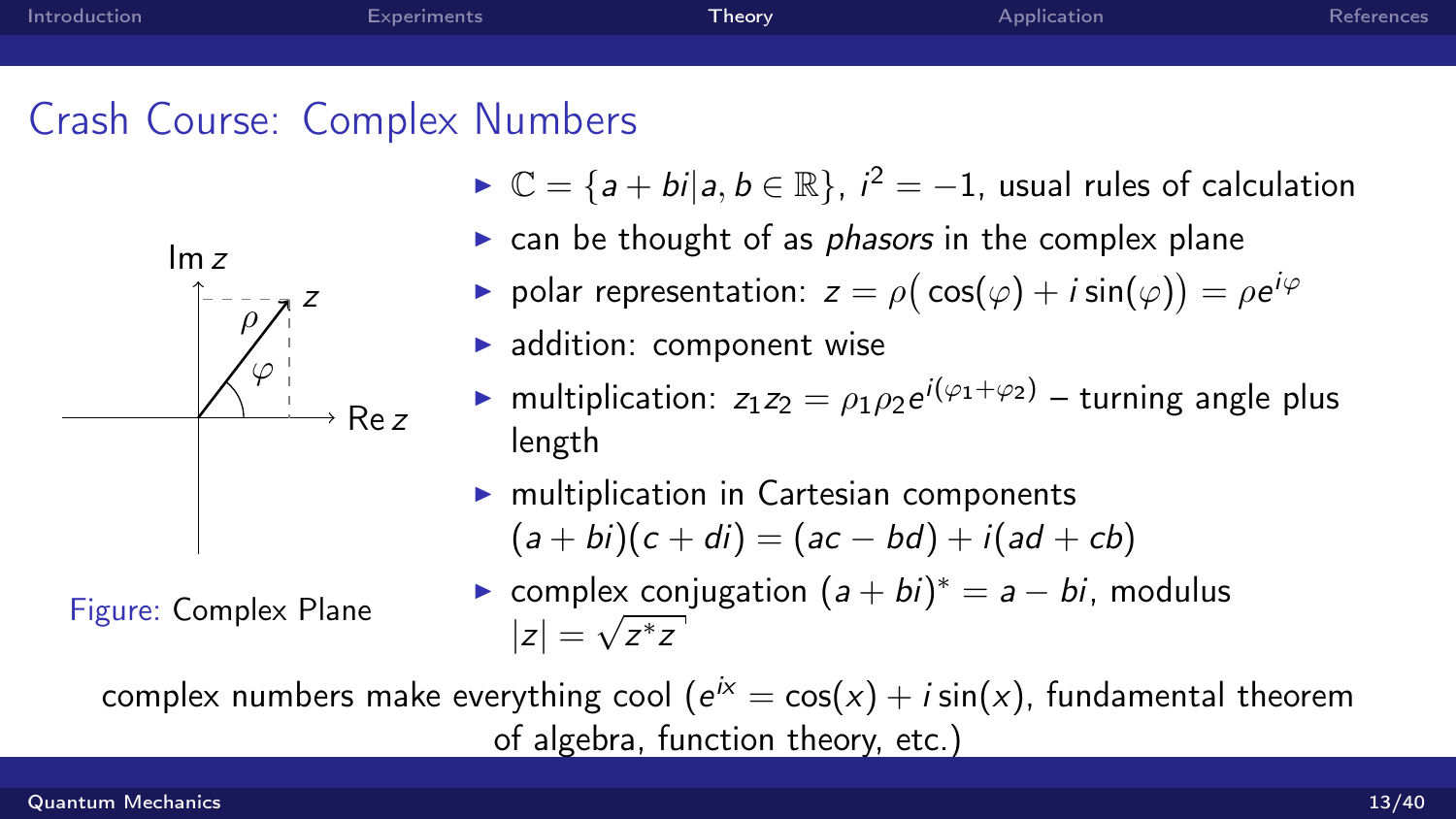| Introduction | Experiments | Theory <sup>1</sup> | Application | References |
|--------------|-------------|---------------------|-------------|------------|
|              |             |                     |             |            |
| ______       |             |                     |             |            |

# Crash Course: Vector Spaces

- riangleright vectors  $x, y \in V$ , scalars  $\alpha, \beta \in S$  (a field, here only  $\mathbb C$  and  $\mathbb R$ )
- $\blacktriangleright$  null vector  $\theta$
- $\triangleright$  operations: addition of vectors  $x + y \in V$ , additive inverse of a vector  $-x \in V$ ,  $x + (-x) = 0$ , multiplication by a scalar  $\alpha x \in V$
- $\alpha(x + y) = \alpha x + \alpha y$ ,  $(\alpha + \beta)x = \alpha x + \beta y$
- $\alpha(\beta x) = (\alpha \beta)x$
- $\blacktriangleright$  1x = x

TL;DR: a vector space is a set of objects which can be added and which can be multiplied by scalars (real or complex numbers) in a compatible way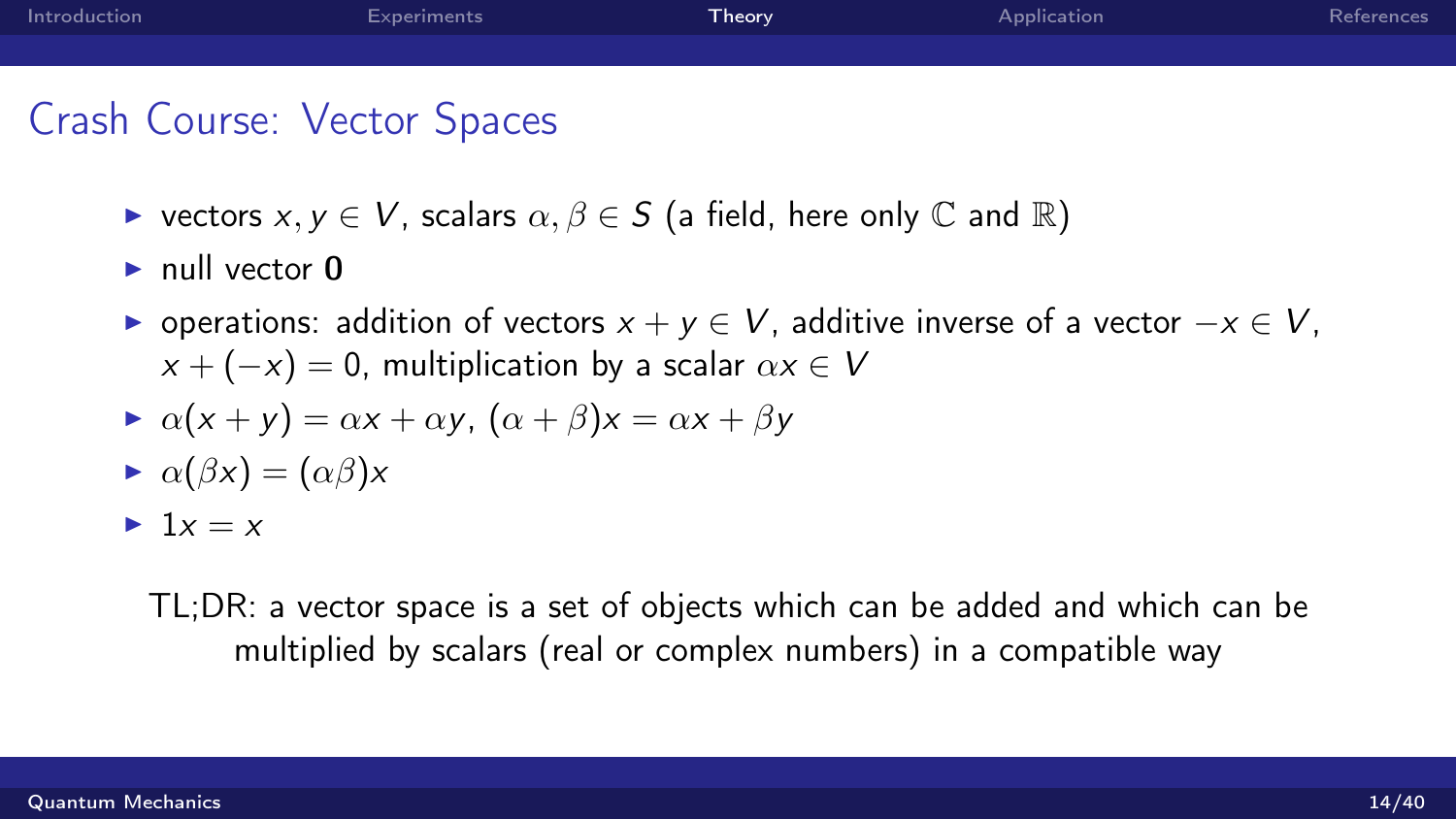[Introduction](#page-2-0) [Experiments](#page-4-0) [Theory](#page-12-0) [Application](#page-32-0) [References](#page-42-0) Crash Course: L<sup>2</sup> Space (and Analogy to Finite Dimensional Vector Spaces)  $\triangleright$  vector space of square integrable functions (insert maths disclaimer here)

$$
||f||^2 = \int dx |f(x)|^2 < \infty
$$
  $|x|^2 = \sum_i x_i^2 < \infty$  (trivial here)

 $\blacktriangleright$  the norm  $\|x\| := \sqrt{(x,x)}$  is induced by a scalar product  $(\cdot,\cdot)$ 

$$
(f,g) = \int dx f^*(x)g(x) \qquad \langle x, y \rangle = \sum_i x_i^* y_i
$$

 $\Rightarrow$  Hilbert space (= complete scalar-product space)

Nice surprise: almost everything works like in the finite dimensional case<sup>1</sup>

 $1$ mathematicians will deny this, but it usually just works with the physicists careful carelessness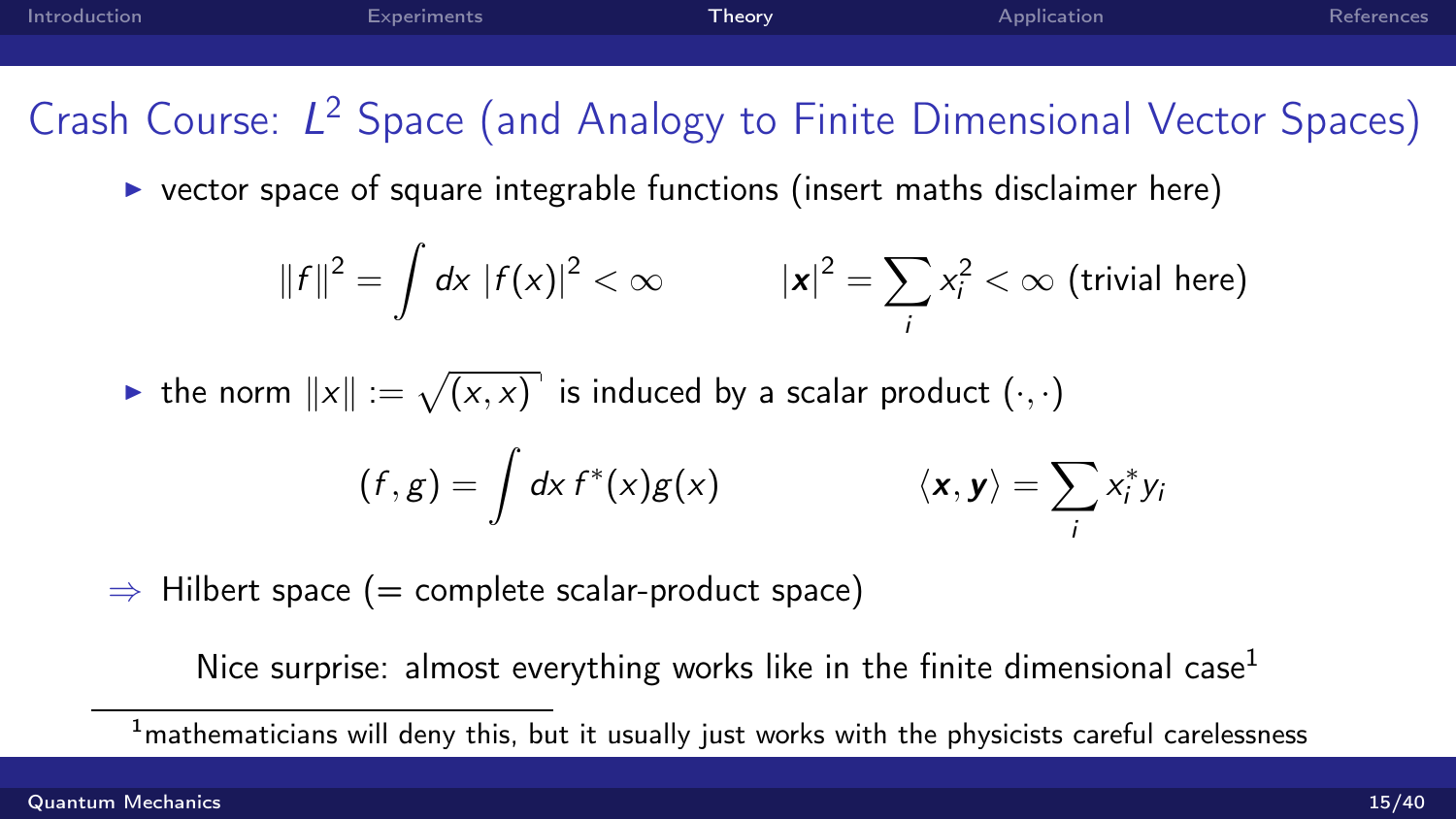| Introduction | <b>Experiments</b> | Theory | Application | References |
|--------------|--------------------|--------|-------------|------------|
|              |                    |        |             |            |

## Modelling the Wave-like Behaviour of Particles

- $\triangleright$  the Davisson-Germer experiments (1920s) show diffraction of electrons on a monocrystalline nickel surface – wave-like behaviour
- $\blacktriangleright$  de Broglie hypothesis: particles have the wavelength  $\lambda = h/p$
- $\blacktriangleright$  idea: complex wave function  $\psi(\bm{r})=\rho(\bm{r})e^{i\varphi(\bm{r})}$  describing the quantum state of a single particle
	- $\blacktriangleright\:\left|\psi(\pmb{r})\right|^2=\psi(\pmb{r})\psi^*(\pmb{r})$  describes the probability of measuring the particle at  $\pmb{r}$
	- $\triangleright$  the phase is not directly measurable, but makes interference possible

$$
|\psi_1 + \psi_2|^2 = |\psi_1|^2 + |\psi_2|^2 + 2\text{Re}\,\psi_1^*(\mathbf{r})\psi_2(\mathbf{r})
$$

 $\triangleright$  my stance: denounce the wave-particle dualism – quantum particles are *quantum* neither wave nor particle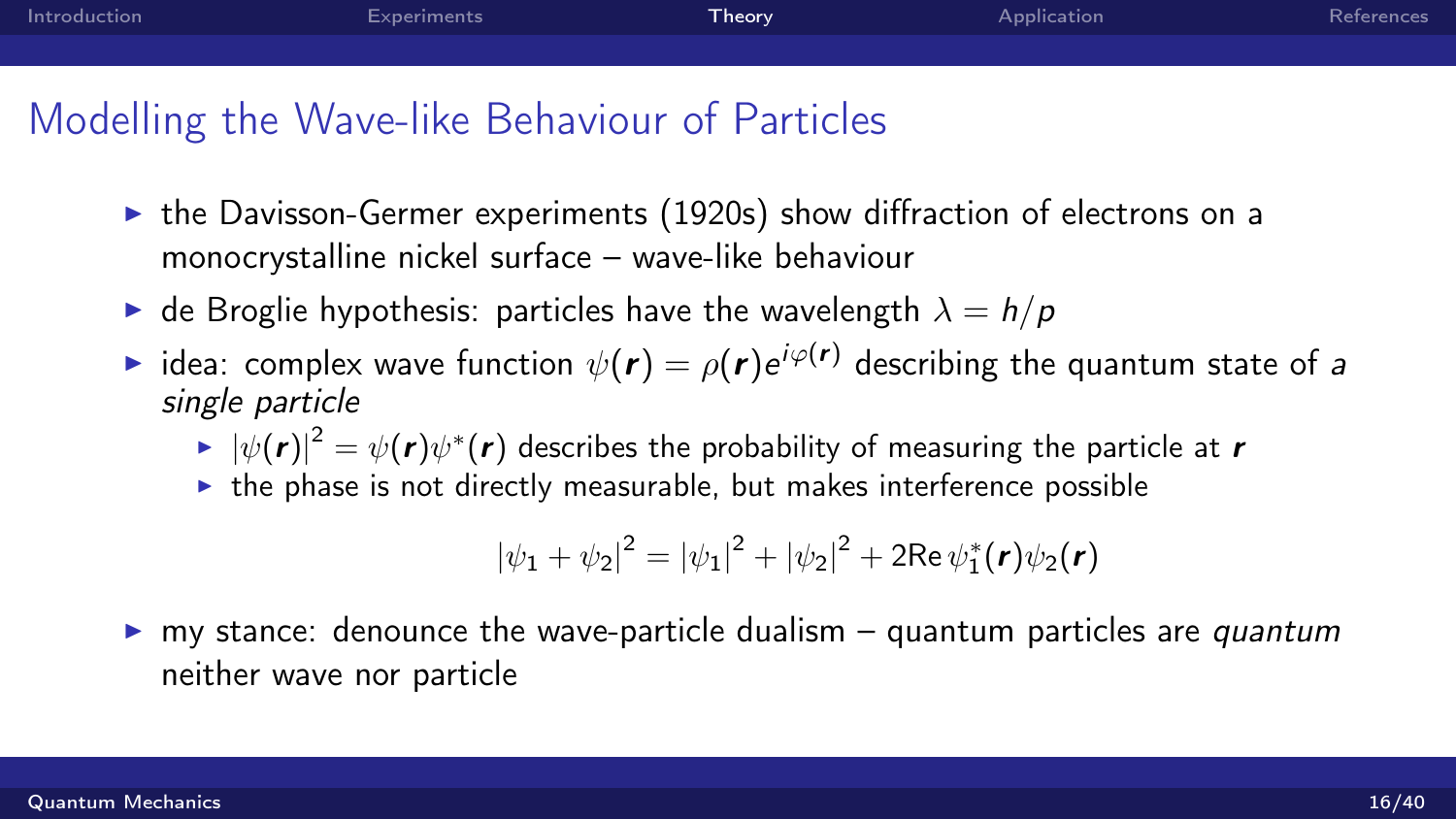| Introduction | Experiments | Theory <sup>1</sup> | Application | References |
|--------------|-------------|---------------------|-------------|------------|
|              |             |                     |             |            |
|              |             |                     |             |            |

# States of Definite Momentum

Follow the de Broglie hypothesis  $p = h k$  (*k* is the wavenumber,  $k = 2\pi/\lambda$ )

$$
\psi_{\bm{k}}(\bm{r}) = \frac{1}{2\pi}e^{i\bm{k}\cdot\bm{r}}
$$

- $\triangleright$  occupies the whole space (!)
- $\triangleright$  (mathematical catch: this state does not belong to the Hilbert space of valid normalizable states, neither do the states of definite position)
- $\triangleright$  we can write any state as superposition of  $\psi_k(\mathbf{r})$  (Fourier transform)
- $\blacktriangleright$  conclusion: by Fourier transformation $^2$  the state  $\psi(\bm{r})$  can be written in terms of  $\tilde{\psi}(\mathbf{k})$  – both contain all information about the system

 $^2$ this implies the uncertainty relation  $\Delta {\sf x} \cdot \Delta k \geq \frac{1}{2}$ ; the uncertainty relation is *unimportant* in the grand scheme of things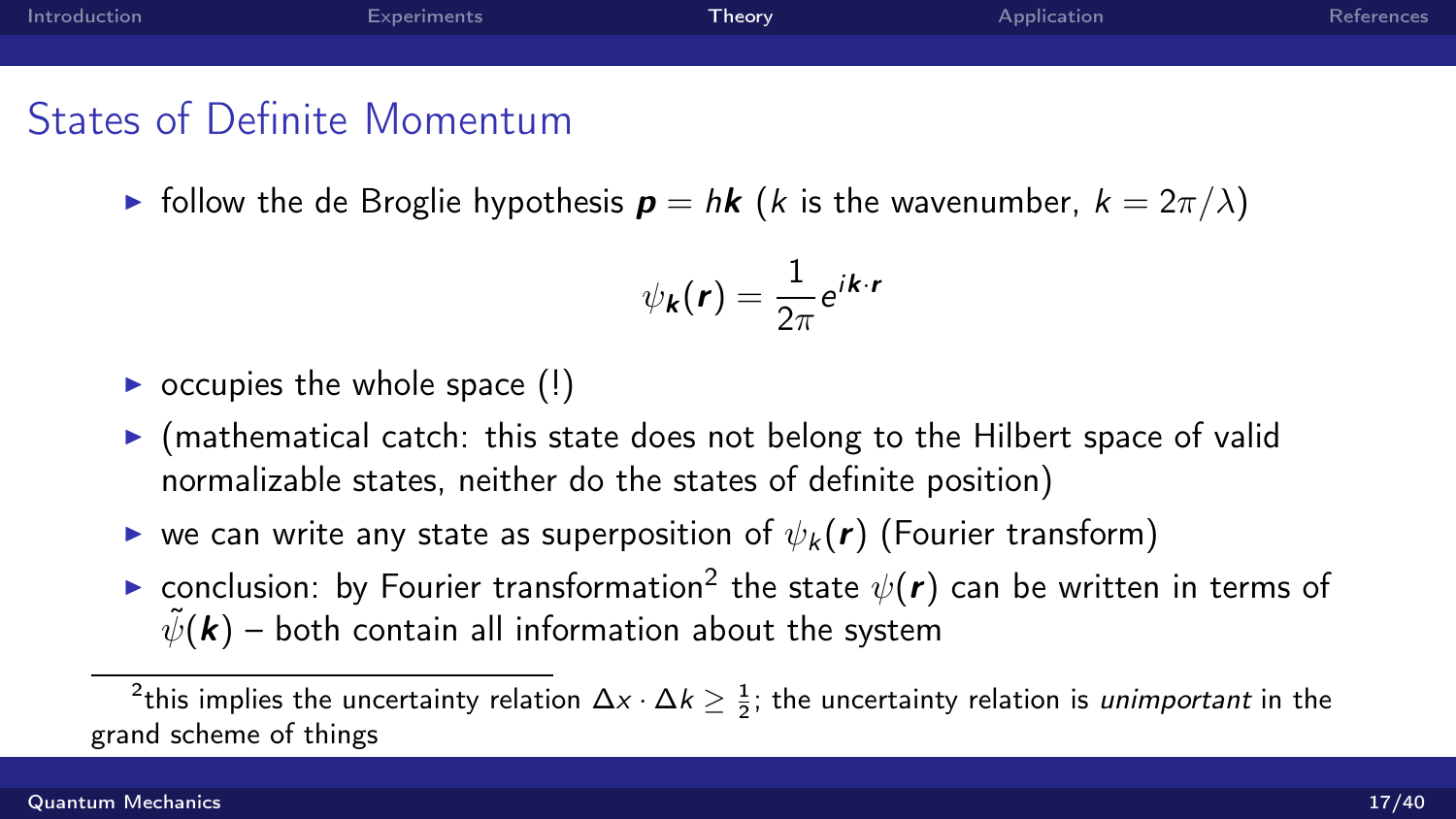| Introduction | Experiments | Theory | Application | References |
|--------------|-------------|--------|-------------|------------|
|              |             |        |             |            |
|              |             |        |             |            |
| Operators    |             |        |             |            |

- $\triangleright$  observables in quantum mechanics are *linear operators* ("matrices") on the state space
- $\triangleright$  measuring an observable results in one of its eigenvalues
- $\triangleright$  if the system is in an eigenstate of the operator the measurement result is certain
- non-commuting operators have eigenstates that are not common
- ► momentum operator:  $p = -i\hbar \nabla$ , positions operator: x
- $\triangleright$  observation: p and x do not commute ([A, B] = AB − BA is called commutator and quantifies the failure to commute, A and B commute iff  $[A, B] = 0$ )

$$
px\psi = -i\hbar\psi - i\hbar x \partial_x \psi = xp\psi - i\hbar\psi =: (xp + [p, x])\psi
$$

$$
[p, x] = -i\hbar
$$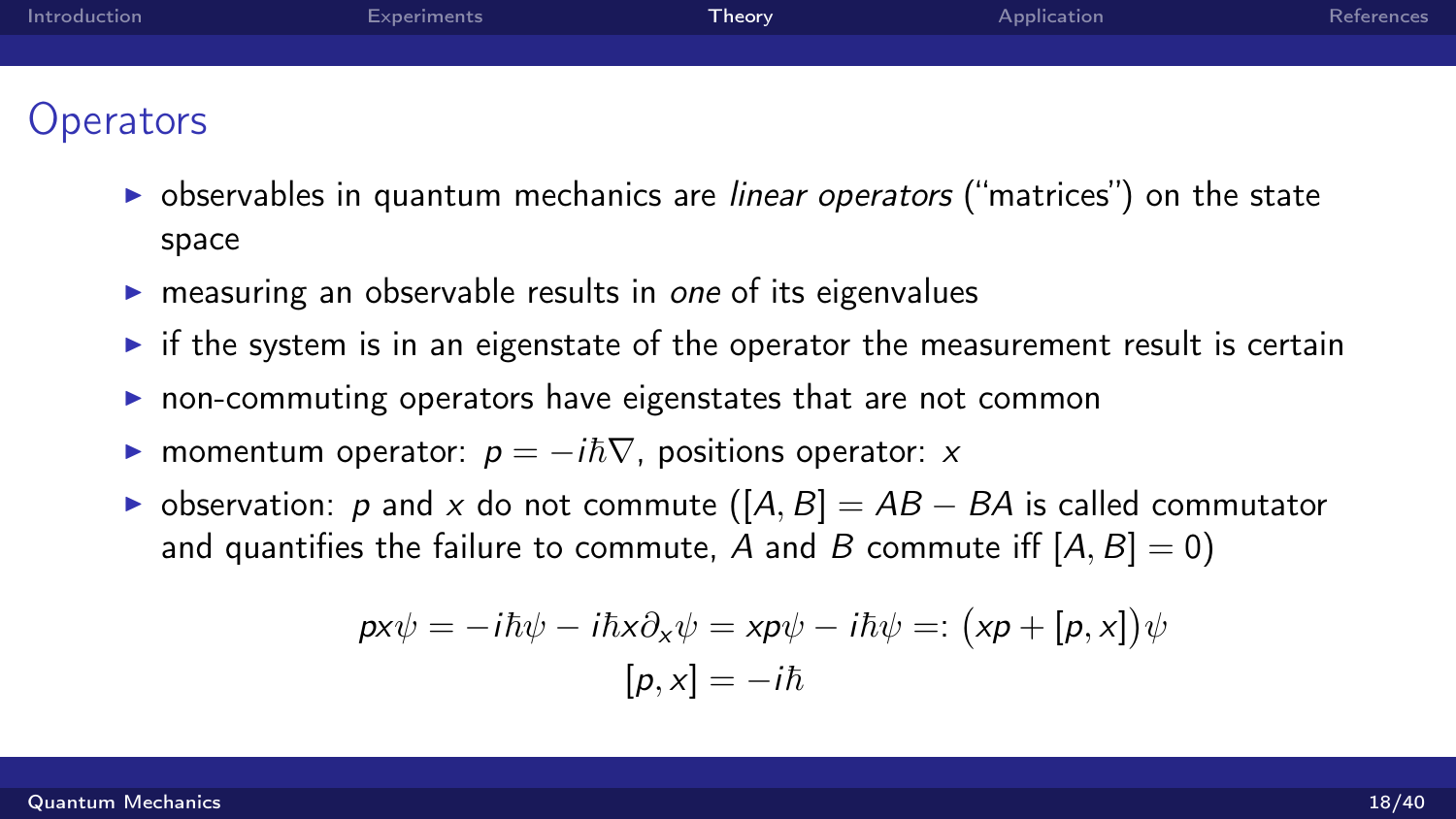| Introduction      | Experiments | Theory | Application | References |
|-------------------|-------------|--------|-------------|------------|
|                   |             |        |             |            |
|                   |             |        |             |            |
| More on Operators |             |        |             |            |

- linear:  $O(\alpha x + \beta y) = \alpha Ox + \beta Oy$
- In multiplication of operators is defined by consecutive application  $(OU)x = O(Ux)$
- $\triangleright$  a linear operator is defined by its action on any set of vectors spanning the vector space
- $\blacktriangleright$  inverse operator: some operators have an inverse operator  $O^{-1}$  such that  $\Omega O^{-1} - id$
- $\blacktriangleright$  every operator has an adjoint defined by  $(\varphi,A\psi)=(A^{\dagger}\varphi,\psi)$  for all  $\psi,\varphi$
- $\triangleright$  there are commonly defined classes of operators

Hermitian  $A = A^{\dagger}$  (in terms of the scalar product  $(\psi, A\varphi) = (A\psi, \varphi)$ anti-Hermitian  $A = -A^{\dagger}$ unitary  $U^{\dagger} = U^{-1}$ projectors  $P^2 = P$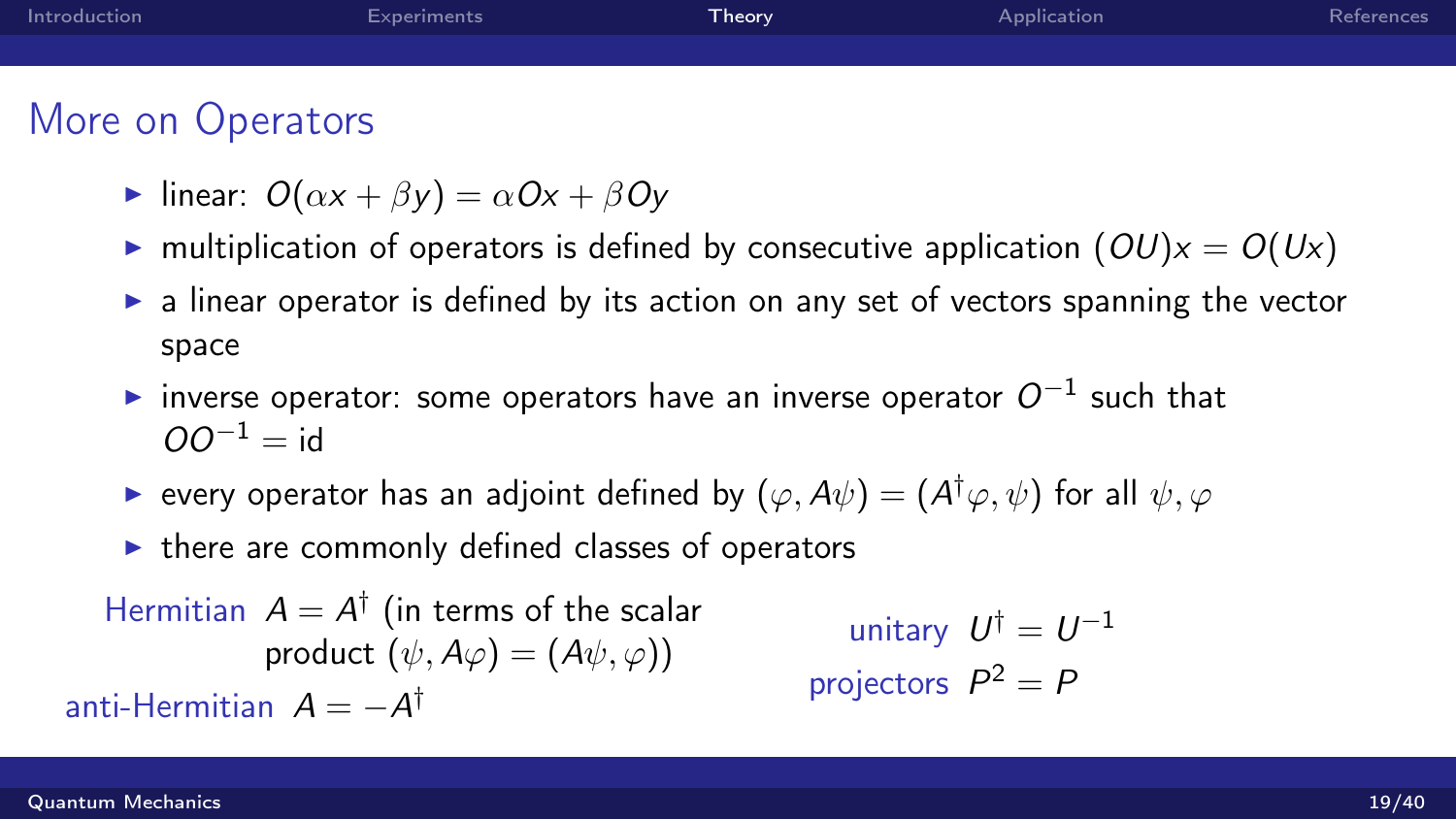| Introduction | Experiments | Theory <sup>1</sup> | Application | References |
|--------------|-------------|---------------------|-------------|------------|
|              |             |                     |             |            |
|              |             |                     |             |            |

## Expectation Values

 $\triangleright$  the expectation value of an operator is defined as

$$
\langle O \rangle = \int d^3r \, \psi^*(r) O \psi(r) = (\psi, O \psi)
$$

 $\triangleright$  the expectation values of Hermitian operators are real

$$
\langle O\rangle=(\psi,O\psi)=(O\psi,\psi)=(\psi,O\psi)^*
$$

 $\triangleright$  can be shown to agree with the expectation value of the quantity represented by the operator when measuring it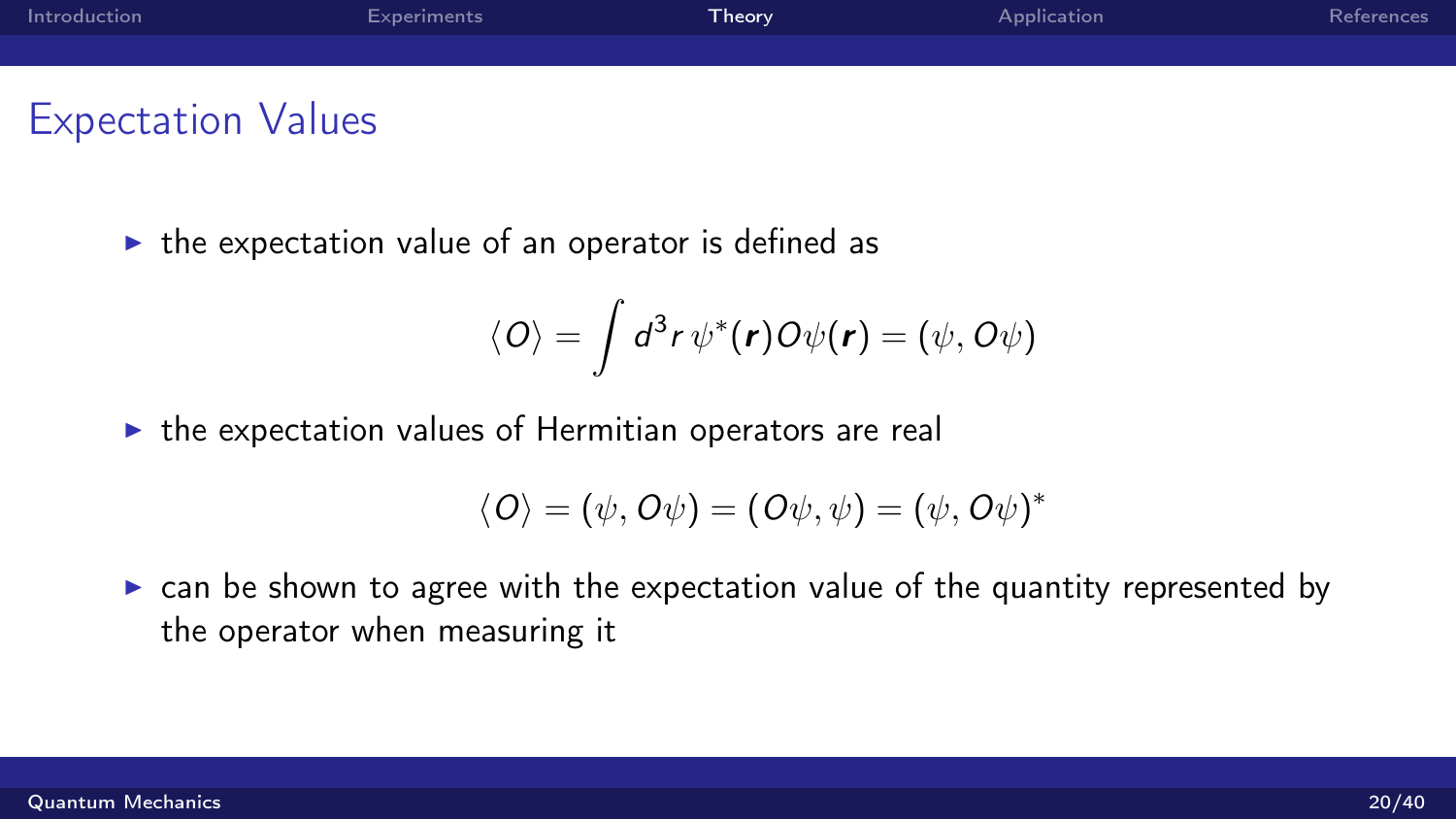# Crash Course: Eigenvalue Problems

- important question: which vectors are just scaled by a linear operator:  $A\psi = \lambda \psi$
- $\triangleright$  remember linear algebra this is diagonalizing matrices
- if such a  $\psi$  exists it is called eigenvector and  $\lambda$  is the corresponding eigenvalue
- $\triangleright$  the dimension of the space spanned by the eigenvectors can be larger than one (degeneracy), in this case we can always choose an orthonormal base in the eigenspace
- $\blacktriangleright$  we write  $\psi_{\lambda n}$  for the normalized  $n^{\text{th}}$  basis vector in the eigenspace corresponding to  $\lambda$
- ► Hermitian operators have real eigenvalues ( $H=H^\dagger$  means  $\lambda=\lambda^*$  for the diagonal, so for the eigenvalues in the eigenbasis)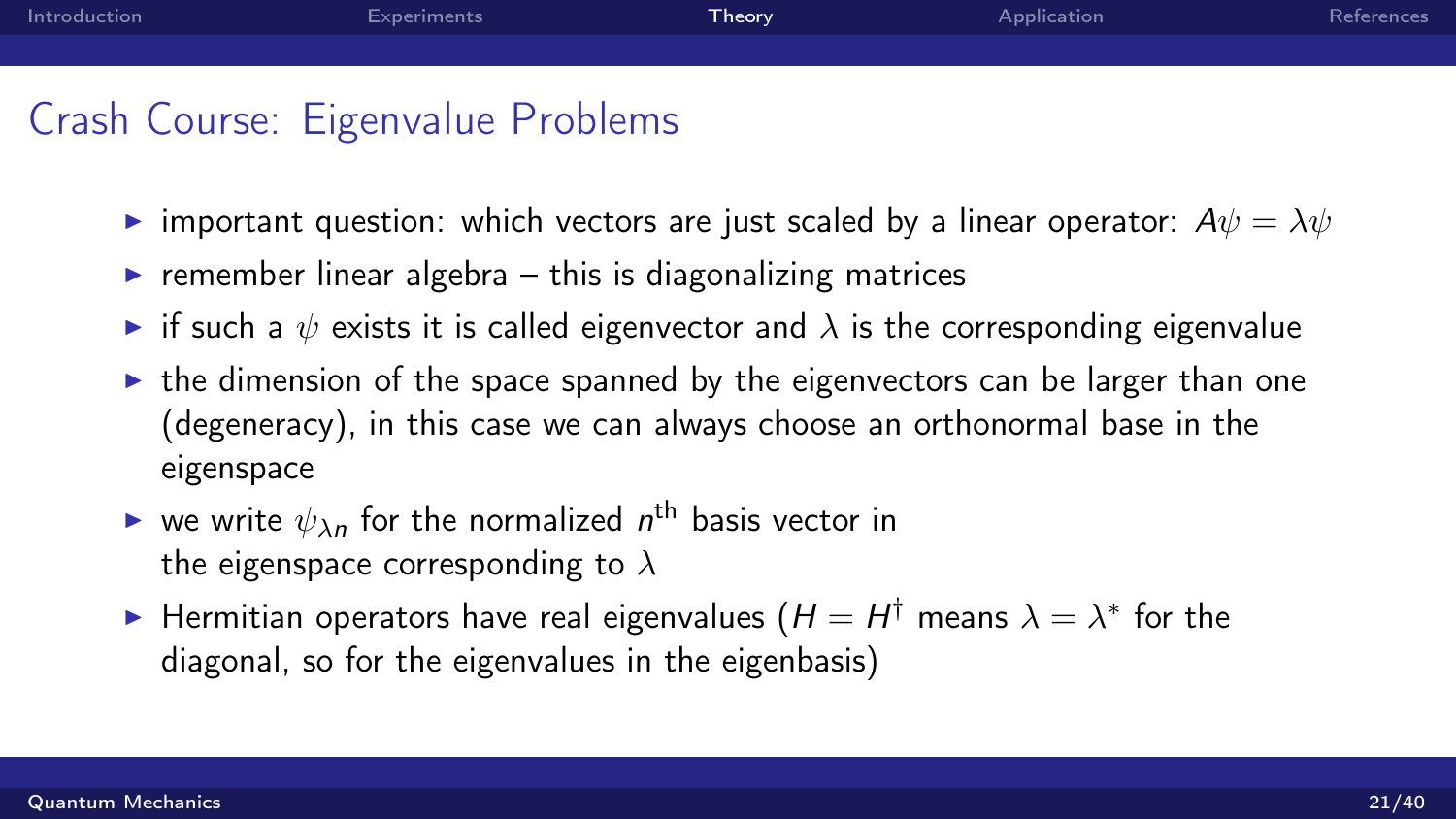# Crash Course: Eigenvalue Problems (cont.)

 $\blacktriangleright$  spectral theorem<sup>3</sup>: all Hermitian operators have a complete (= spanning the whole vector space) system of eigenvectors, for any vector  $\varphi$  we have

$$
\varphi = \sum (\psi_{\lambda n}, \varphi) \psi_{\lambda n}
$$

**E** eigenvectors  $\varphi, \psi$  of a Hermitian operator A for difference eigenvalues  $\lambda, \kappa$  are orthogonal, proof:  $\kappa^*(\psi, \varphi) = (\varphi, A\psi)^* = (\psi, A\varphi) = \lambda(\psi, \varphi) \Rightarrow (\kappa^* - \lambda)(\psi, \varphi) = 0$ 

 $^3$ this is a lie if the dimensions are not finite, but the differences are mathematical nitpicking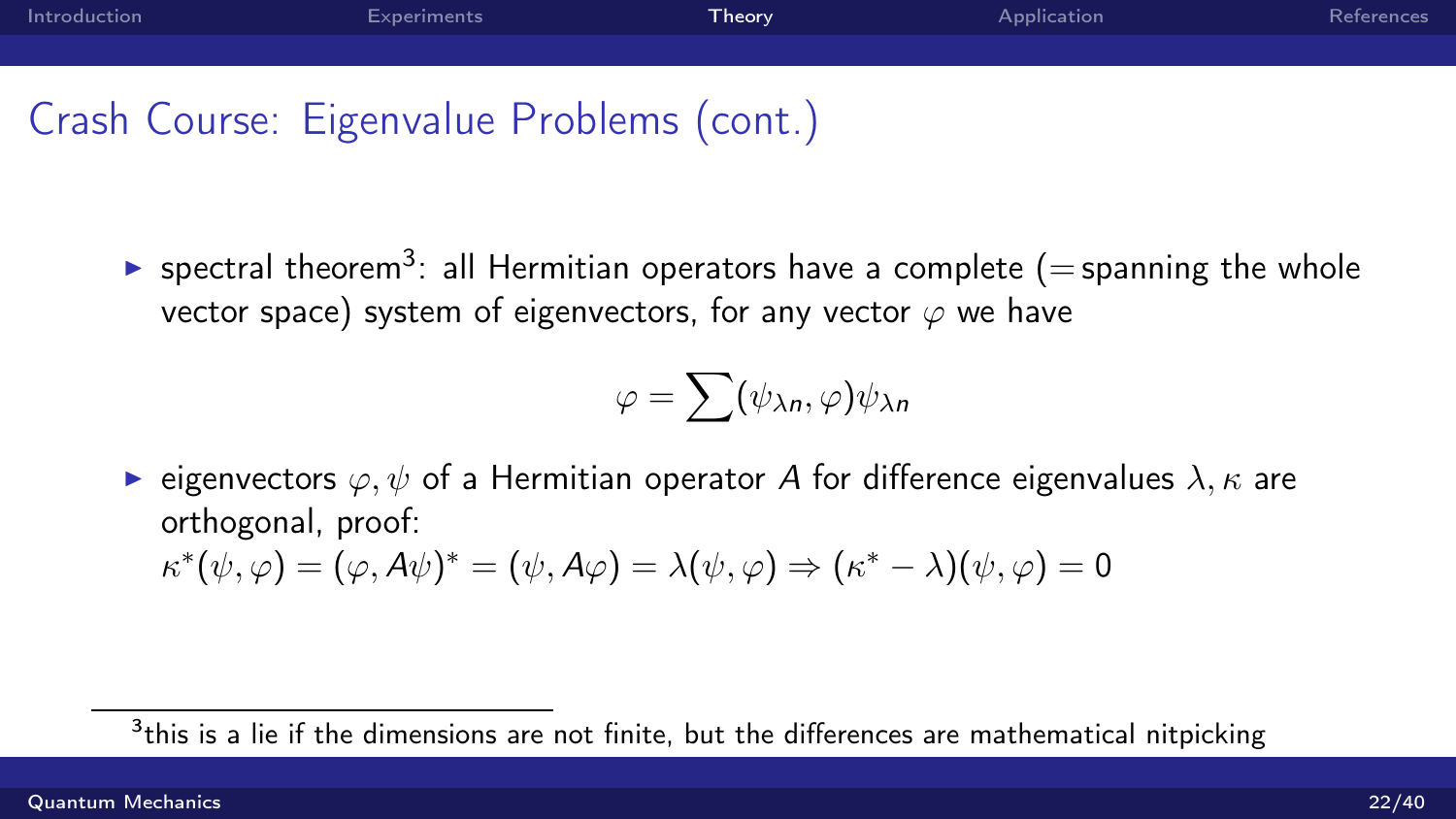# Equation of Motion – Requirements

- (R1) a sharp (Gaussian) wave packet constructed from momentum states with similar momenta should follow the classical equation of motion in the limit  $\hbar \rightarrow 0$
- (R2) the time evolution must conserve the total probability of finding the particle
- (R3) the equation should be first-order in time (otherwise the wave-function contains insufficient information for the time development)
- $(R4)$  the equation should be linear to allow interference effects<sup>4</sup>

from the requirements (R3) and (R4) we can write (with a linear operator H)

$$
i\hbar\partial_t\psi(\bm{r},t)=H\psi(\bm{r},t)
$$

 $^4$ there was some work on non-linear quantum mechanics, but it is non-standard and not supported by experimental evidence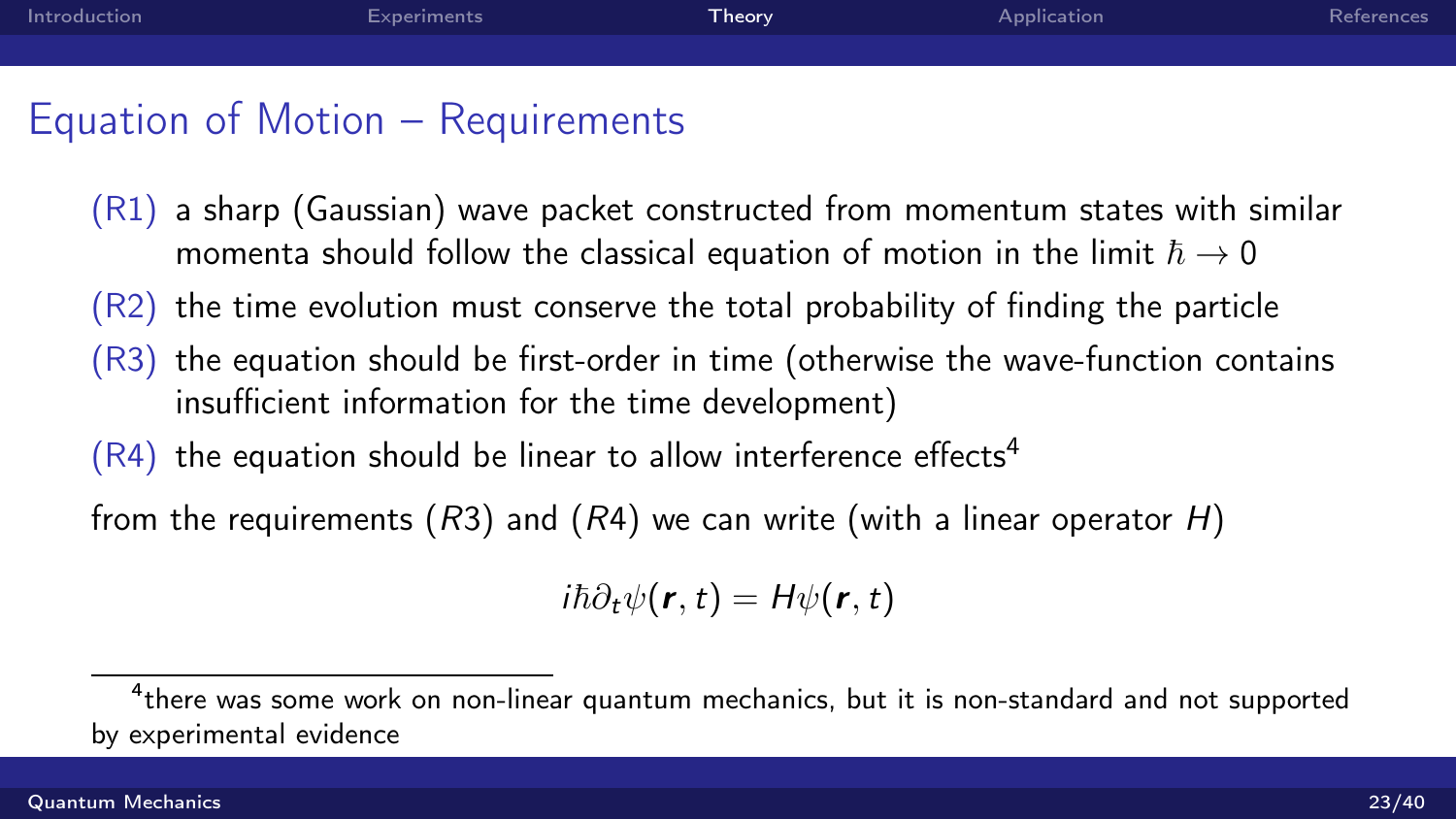| Introduction | Experiments | Theory | Application | References |
|--------------|-------------|--------|-------------|------------|
|              |             |        |             |            |

## Equation of Motion – Conservation of Probability

require conservation of probability  $(R2)$  for all states

$$
0 = \partial_t \int d^3r \, \psi^*(\mathbf{r}, t) \psi(\mathbf{r}, t) = -\frac{i}{\hbar} \int d^3r \Big( \big( - H^* \psi^*(\mathbf{r}, t) \big) \psi(\mathbf{r}, t) + \psi^*(\mathbf{r}, t) H \psi(\mathbf{r}, t) \Big)
$$
  
= 
$$
-\frac{i}{\hbar} \int d^3r \Big( - \psi^*(\mathbf{r}, t) H^{\dagger} \psi(\mathbf{r}, t) + \psi^*(\mathbf{r}, t) H \psi(\mathbf{r}, t) \Big)
$$

- In this implies that  $H = H^{\dagger}$  for conservation of probability (mathematical disclaimer: there are intricacies with the adjoint of operators)
- $\triangleright$  actually there is even *local* conservation of probability for local Hamiltonians, encoded in the continuity equation:  $\partial_t \rho + \nabla \cdot \mathbf{i} = 0$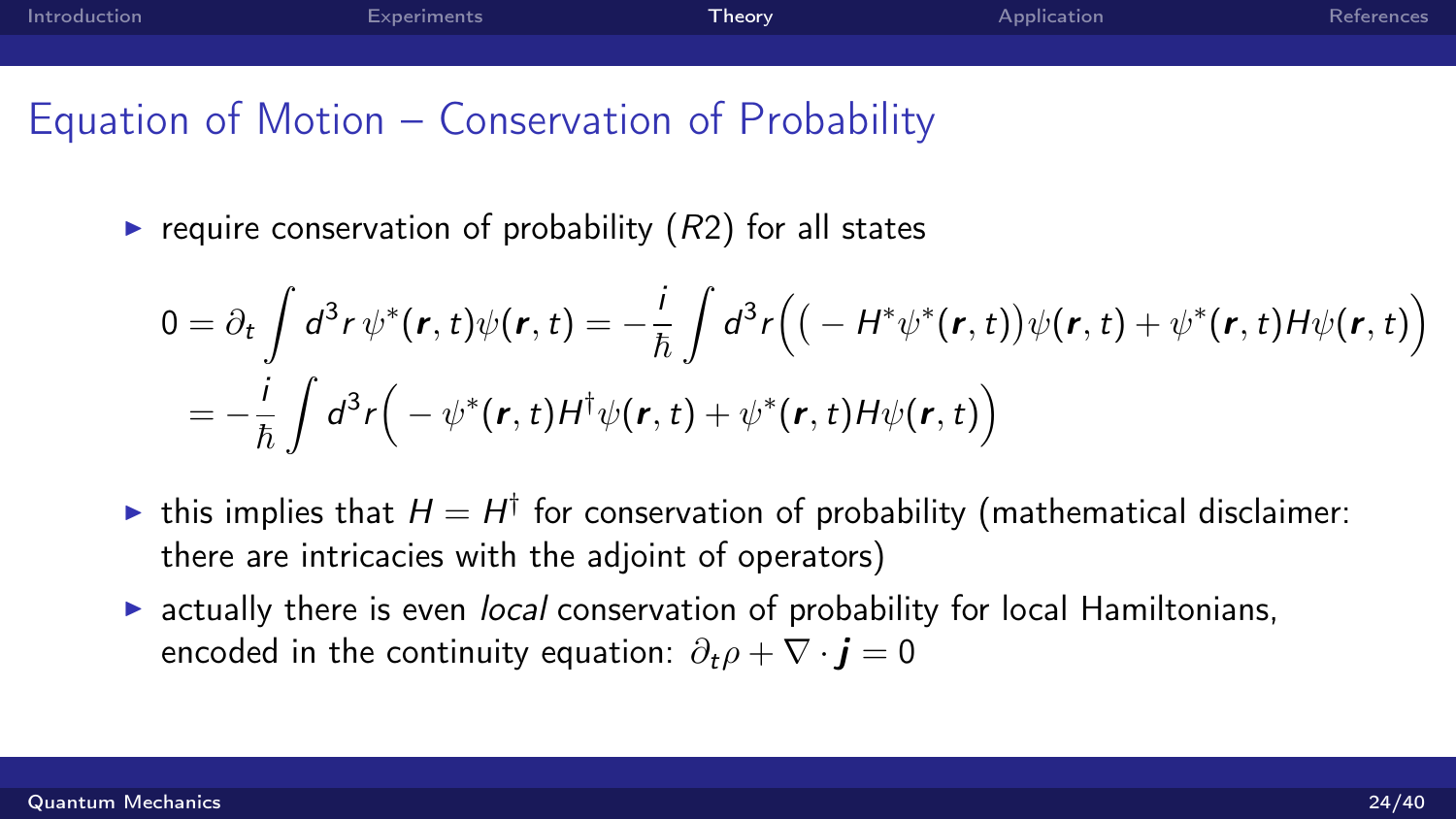| Introduction | Experiments | Theory <sup>1</sup> | Application | References |
|--------------|-------------|---------------------|-------------|------------|
|              |             |                     |             |            |

## The Hamiltonian

- $\blacktriangleright$  begin with the classical Hamiltonian  $H = \frac{\boldsymbol{p}^2}{2m} + V(\boldsymbol{r})$
- replace  $p$  and  $x$  by their corresponding operators (sometimes called: correspondence principle – in the classical limit we must retrieve the classical equations)

**with a magnetic field we get:** 
$$
H = \frac{(p - A(r))^2}{2m} + V(r)
$$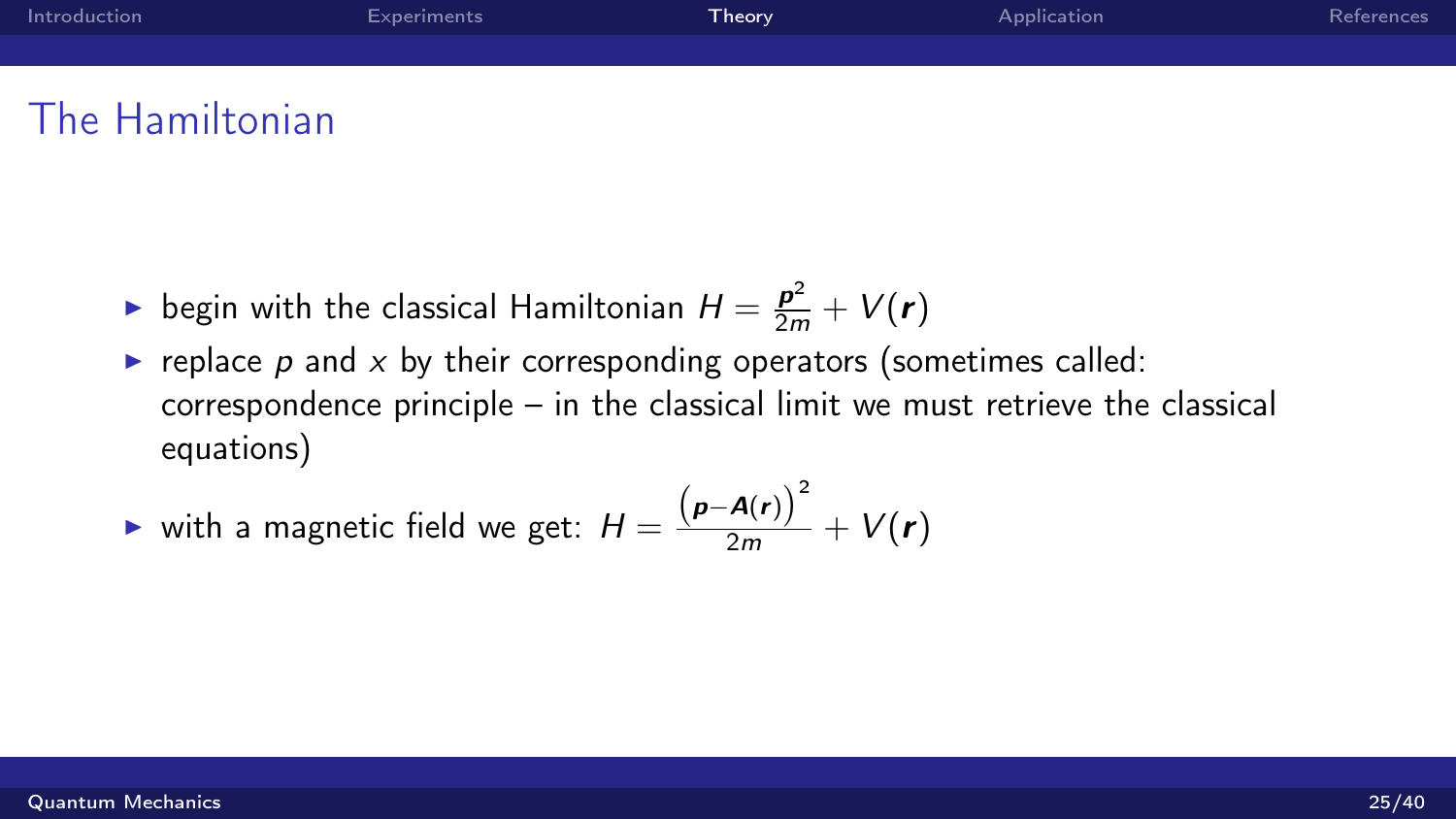| Introduction | <b>Experiments</b> | ${\sf Theory}$ | Application | References |
|--------------|--------------------|----------------|-------------|------------|
|              |                    |                |             |            |

## Consistency with Newtonian Mechanics

- $\triangleright$  the new theory must explain all previous experimental evidence
- $\triangleright$  in some limiting case quantum mechanics has to reproduce Newtonian mechanics
- $\blacktriangleright$  Ehrenfest theorem
	- $\blacktriangleright$  in general

$$
d_t\left\langle \hat{O}\right\rangle = d_t(\psi,O\psi) = \frac{i}{\hbar}\left\langle [\hat{H},\hat{O}]\right\rangle + \left\langle \partial_t O\right\rangle
$$

 $\blacktriangleright$  for position and momentum with the Schrödinger Hamiltonian  $H = \frac{p^2}{2m} + V(\bm{r})$ 

$$
\partial_t \left\langle \hat{\boldsymbol{\rho}} \right\rangle = -\left\langle \nabla \hat{V} \right\rangle
$$

$$
\partial_t \left\langle \hat{\boldsymbol{r}} \right\rangle = \left\langle \hat{\boldsymbol{\rho}} \right\rangle / m
$$

 $\triangleright$  can almost be brought to the form of the Newtonian equation of motion

$$
m\partial_t^2\left\langle \hat{\bm{r}}\right\rangle=-\left\langle \nabla\hat{V}\right\rangle=\left\langle \hat{F}\right\rangle
$$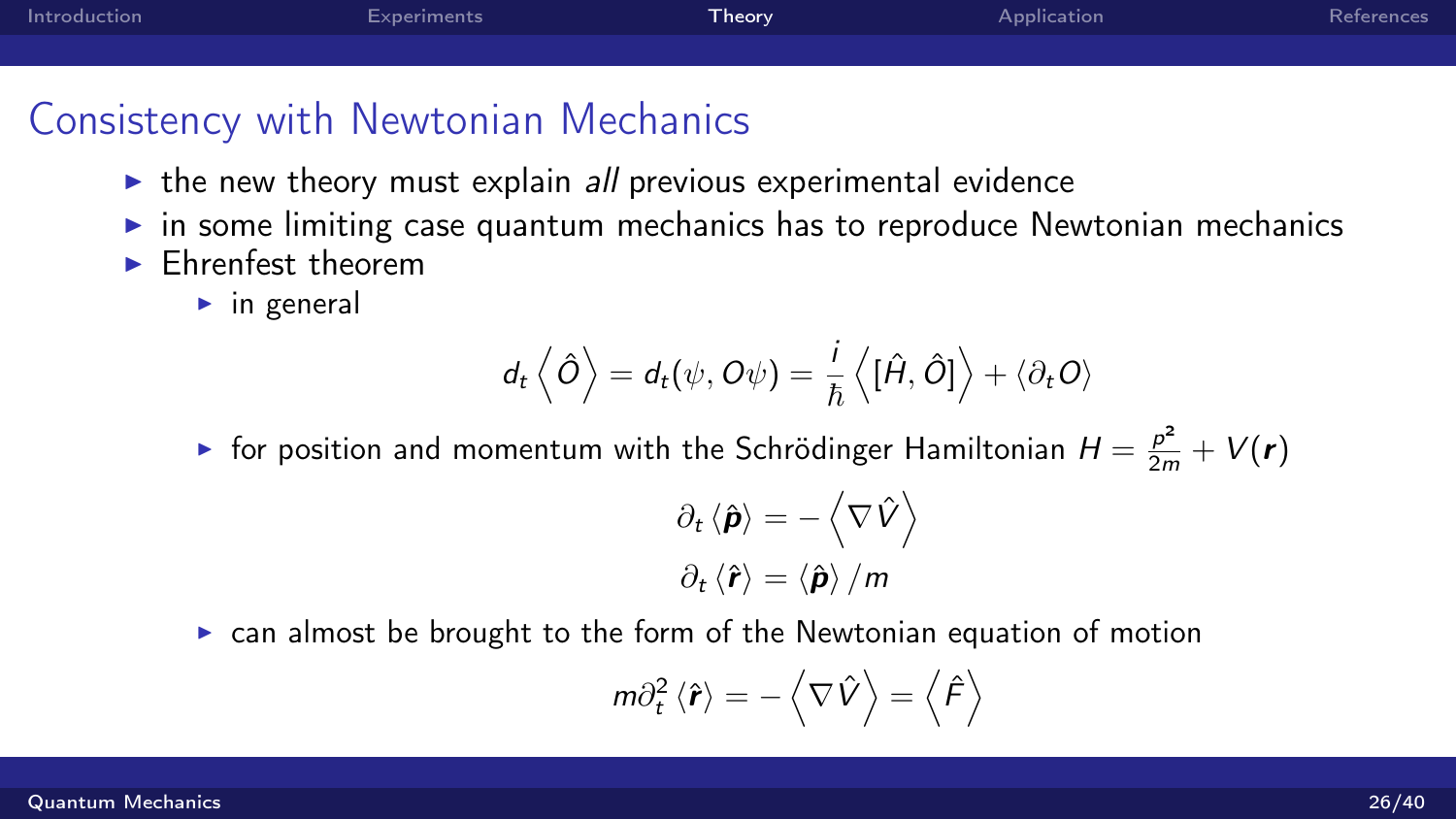# Solving the Schrödinger Equation

**E** ansatz: separation of variables –  $\Psi(x, t) = \Phi(t)\psi(x)$ 

$$
i\hbar\dot{\Phi}(t)\psi(x) = \Phi(t)H\psi(x),
$$

$$
i\hbar\frac{\dot{\Phi}(t)}{\Phi(t)} = \frac{H\psi(x)}{\psi(x)} = \text{const} := E.
$$

 $\blacktriangleright$  this gives the two equations<sup>5</sup>

$$
\dot{\Phi}(t) = -\frac{iE}{\hbar}\Phi(t), \qquad H\psi_n(x) = E_n\psi_n(x).
$$

 $\triangleright$  general solution of the time-dependent Schrödinger equation

$$
\Psi(x,t)=\sum_n e^{-iE_nt/\hbar}(\psi_n,\Psi(\cdot,0))\psi_n(x).
$$

<sup>5</sup>the second one is an eigenvalue problem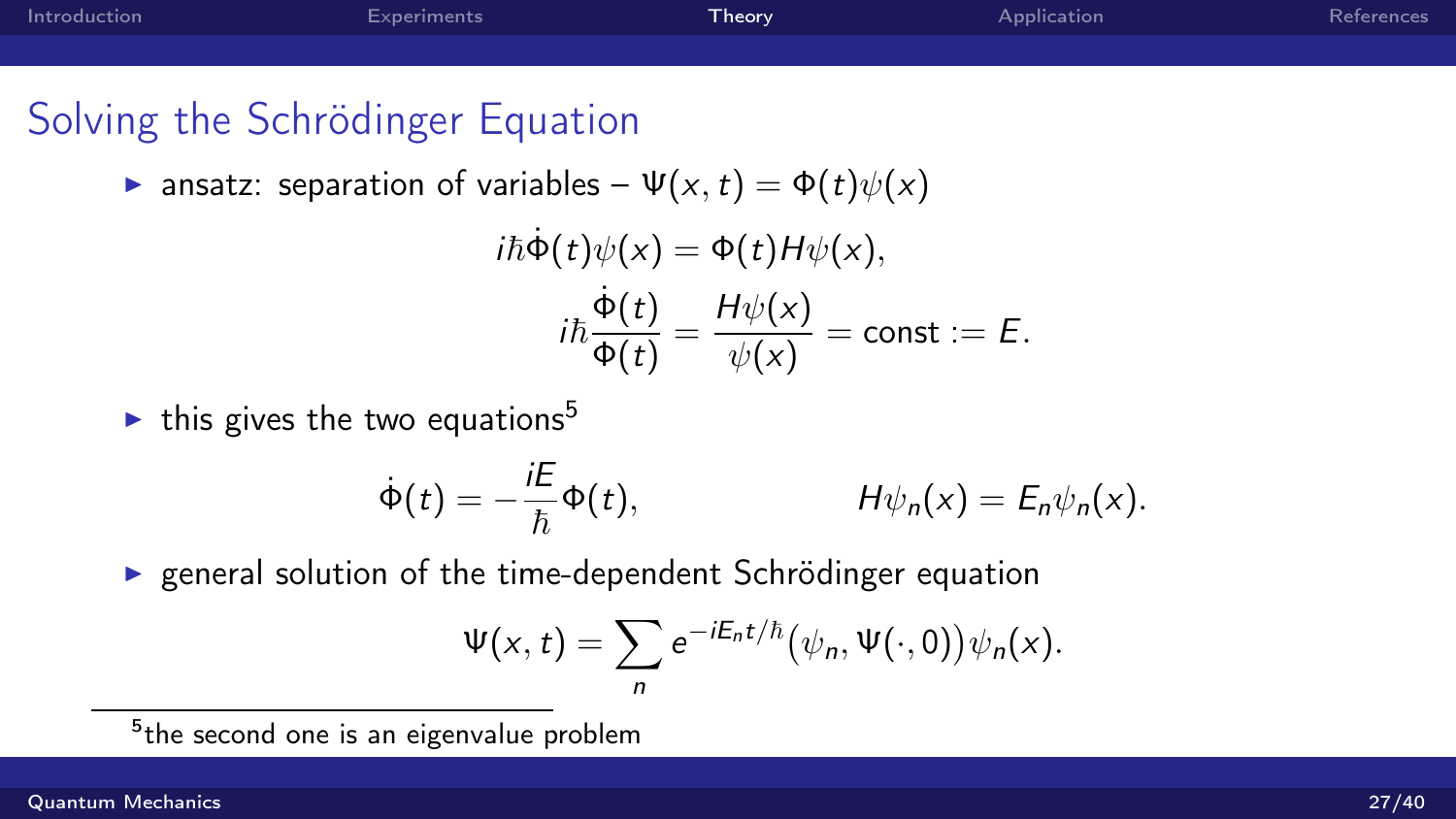| Introduction | Experiments                                                                                                                        | Theory | Application | References |
|--------------|------------------------------------------------------------------------------------------------------------------------------------|--------|-------------|------------|
|              |                                                                                                                                    |        |             |            |
|              | Measurement or How I measured my cat and now it's dead<br>$\sim$ $\pi$ $\mu$ on a system in state $\psi$ and an anomator $\Lambda$ |        |             |            |

- **E** given a system in state  $\psi$  and an operator A
	- $\triangleright$  the possible outcomes for A are given by its eigenvalues  $a_n$
	- **If** the probability of measuring  $a_n$  is  $\langle \psi | P_n | \psi \rangle$ , where  $P_n$  projects to the eigenspace corresponding to  $a_n$
	- $\triangleright$  (idealized measurement) after having measured A the state is projected to the eigenspace of the measured value (and normalized)
- $\triangleright$  this is weird, indeterministic and apparently non-*unitary* and completely different from the nice deterministic equation for  $\psi$  (possible solution: decoherence with the environment)

# TL;DR:

quantum measurement is probabilistic and inherently changes the system's state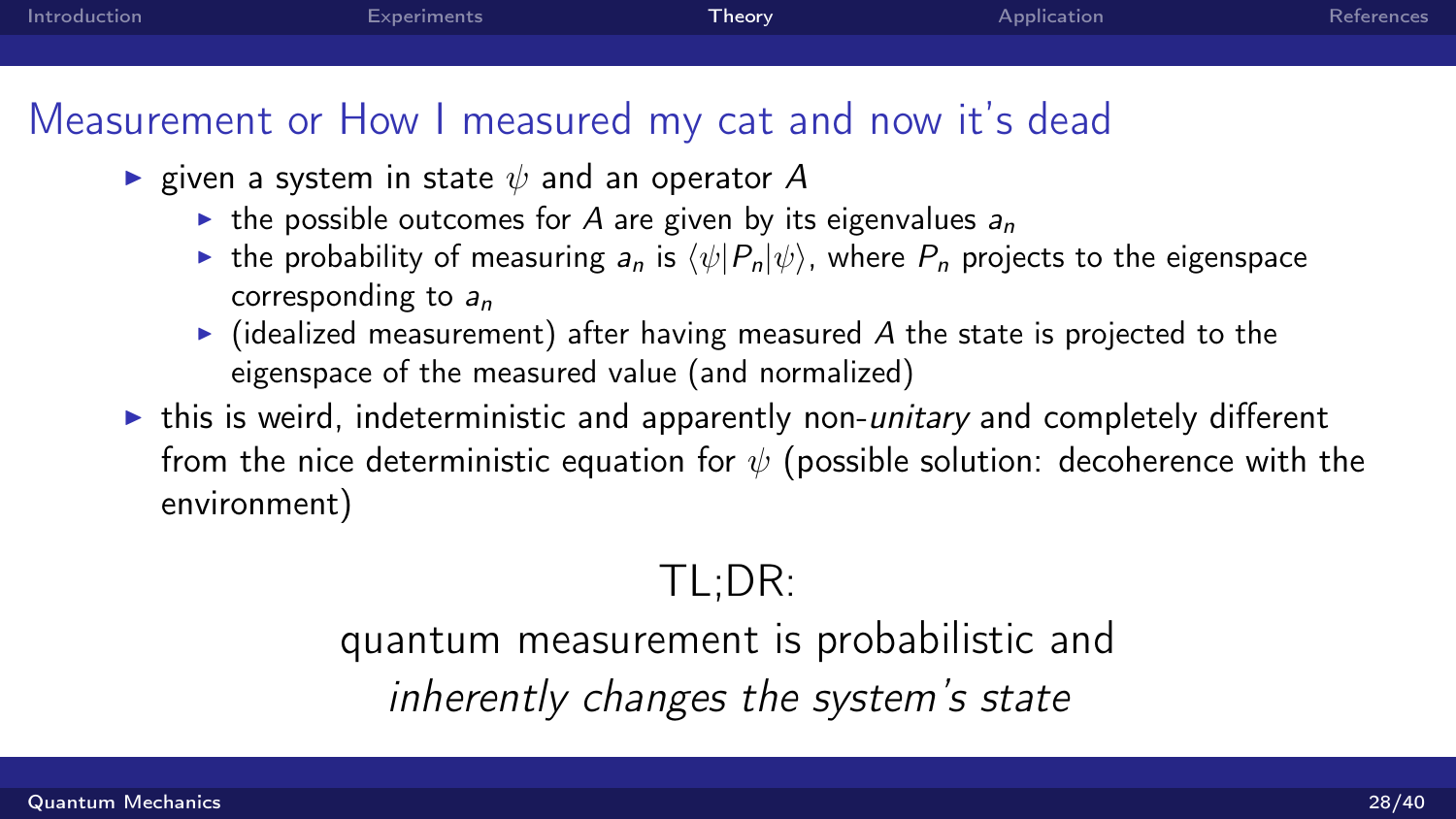# Crash Course: Tensor Product

- $\triangleright$  there are different products of (vector) spaces
- **Fundamental:** Cartesian product  $X \times Y$ , the set-of tuples of elements from X and Y
- ► clever: the tensor product  $X \otimes Y$  over vector spaces over the same field preserves the full vector space structure<sup>6</sup>
	- **►** compatible with multiplication by scalars  $(\alpha x) \otimes y = x \otimes (\alpha y) =: \alpha(x \otimes y)$
	- $\triangleright$  compatible with addition in the constituent vector spaces
		- $(x + y) \otimes z = (x \otimes z) + (y \otimes z)$
	- $\triangleright$  for vectors that also defined a multiplication (e.g. linear operators)  $(A \otimes B)(C \otimes D) = (AC) \otimes (BD)$

<sup>&</sup>lt;sup>6</sup>formal construction by factoring the Cartesian product by an equivalence relation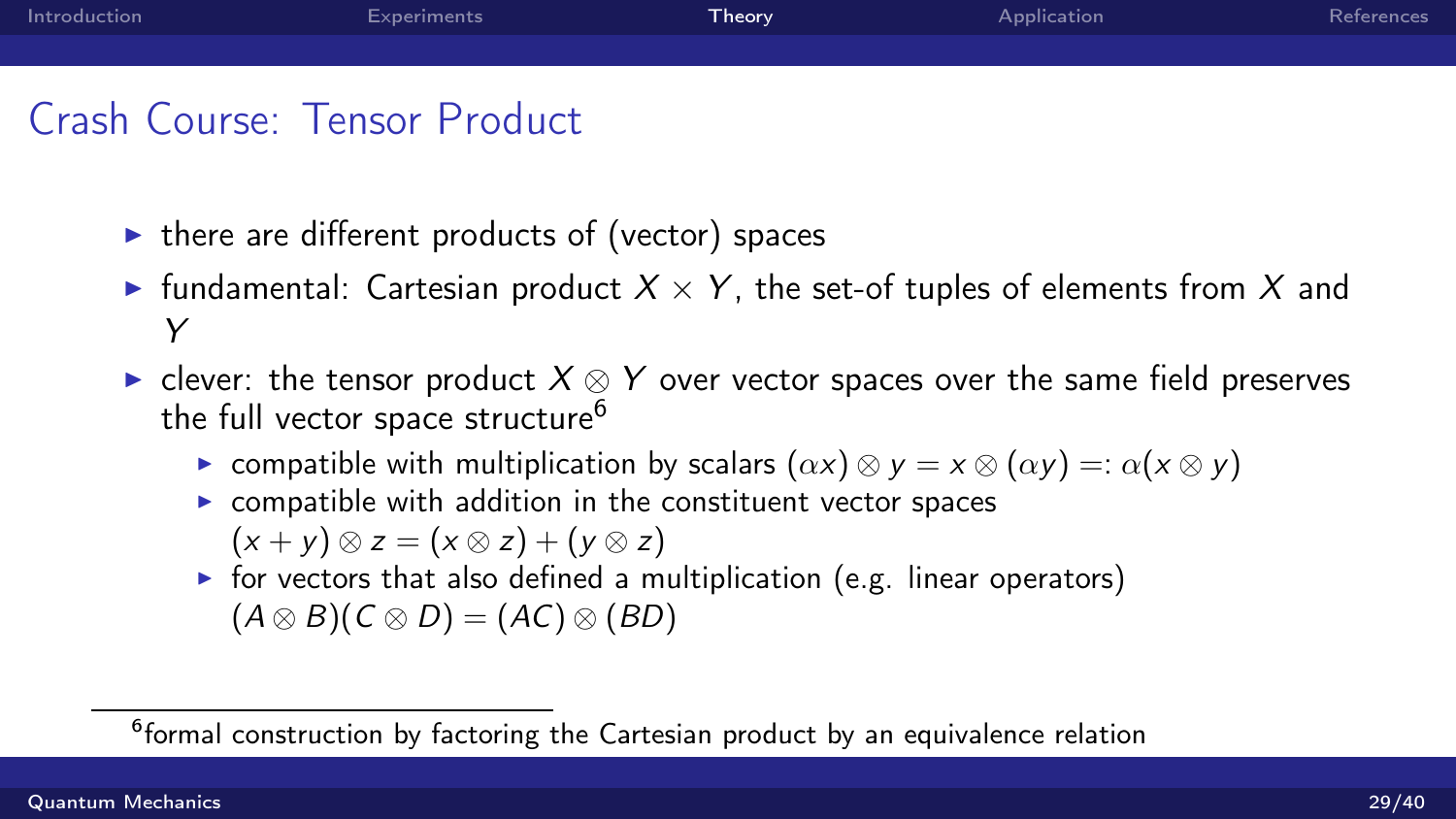| Introduction       | Experiments | <b>Theory</b> | Application | References |
|--------------------|-------------|---------------|-------------|------------|
|                    |             |               |             |            |
|                    |             |               |             |            |
| Multiple Particles |             |               |             |            |

- Multiple Particles
	- ► the Hilbert space for a compound system  $\mathcal{H} = \mathcal{H}_1 \otimes \cdots \otimes \mathcal{H}_n$  (tensor product)
	- $\blacktriangleright$  one-particle operator acting on the  $n^{\text{th}}$  particle:  $\hat{O} = \mathbf{1} \otimes \cdots \otimes \hat{O}_1 \otimes \cdots \otimes \mathbf{1}$
	- $\blacktriangleright$  two-particle operator:  $\hat{O}=\hat{O}_1\otimes\hat{O}_2$
	- $\blacktriangleright$  Caveat: Identical Particles
		- $\triangleright$  experimental result: there are two kinds of particles bosons and fermions
		- $\triangleright$  different behaviour as  $T \to 0$ : additional pressure or lowered pressure compared to the hypothetical ideal gas
		- $\triangleright$  using the formula above leads to paradoxical results
		- $\triangleright$  identical fermions have anti-symmetrized, identical bosons have symmetrized wave-functions

$$
\blacktriangleright \mathcal{H} = \mathcal{H}_1^{\otimes nS_\pm}
$$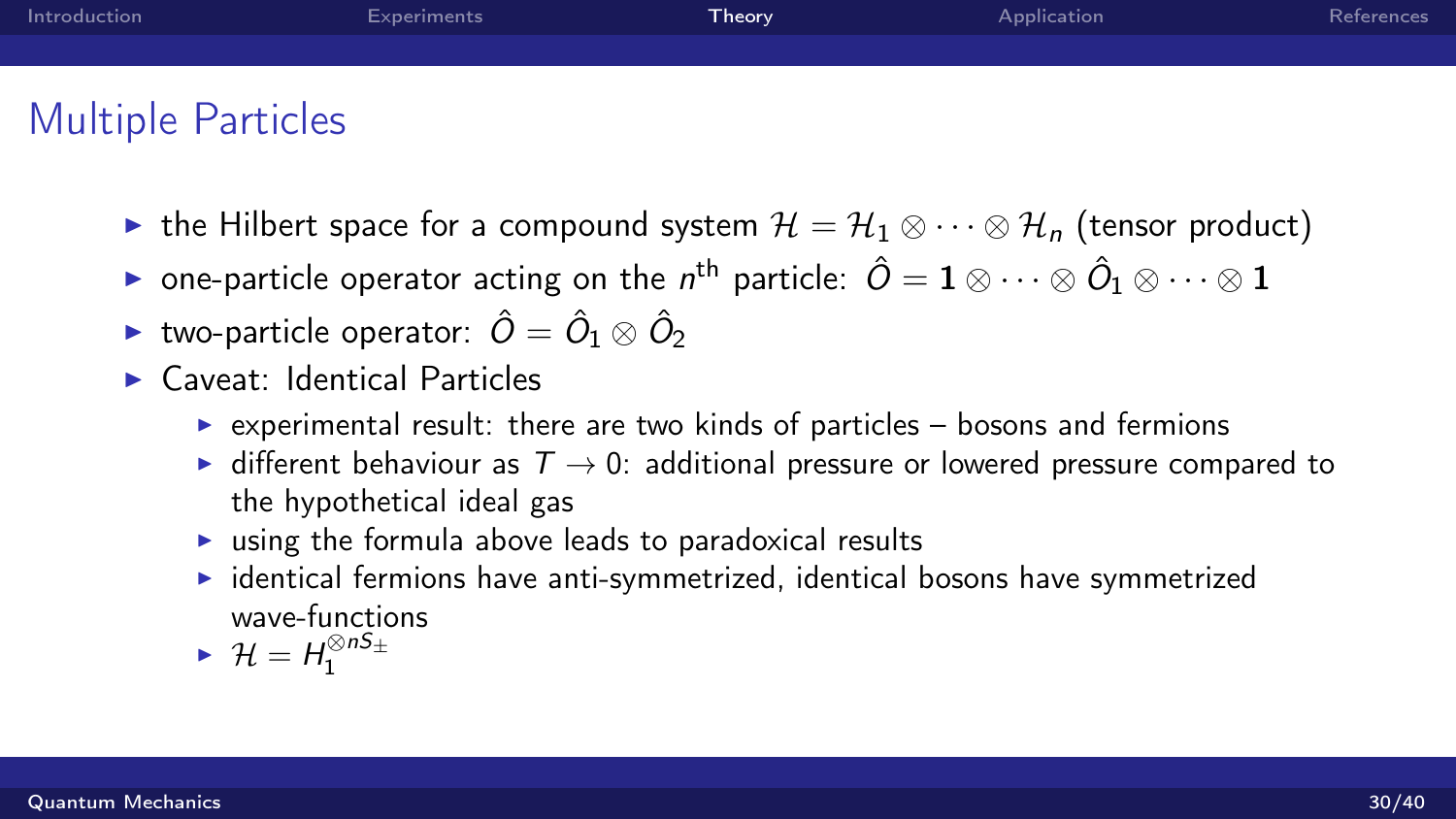# Summary: The Axioms of Quantum Mechanics

- (A1) All information about a quantum system is carried in a  $L^2$  function  $\psi: R \to \mathbb{C}$ .
- (A2) Each observable is given by a Hermitian operator A.
- (A3) The possible measurement values are given by the eigenvalues von A.
- (A4) The eigenvectors must be orthonormalized.
- (A5) The probability for of measuring a is given by (where  $\nu$  is the degeneracy index).

$$
P(a,t)=\sum_{\nu}\left|\int dx\,\psi^*_{a\nu}(x)\psi(x,t)\right|^2.
$$

(A6) The equation of motion of  $\psi$  is the Schrödinger equations

$$
i\hbar\partial_t\psi=H\psi
$$

(A7) Pauli principle (where the two signs are for bosons resp. fermions):

$$
\psi(1,2,\ldots)=\pm\psi(2,1,\ldots)
$$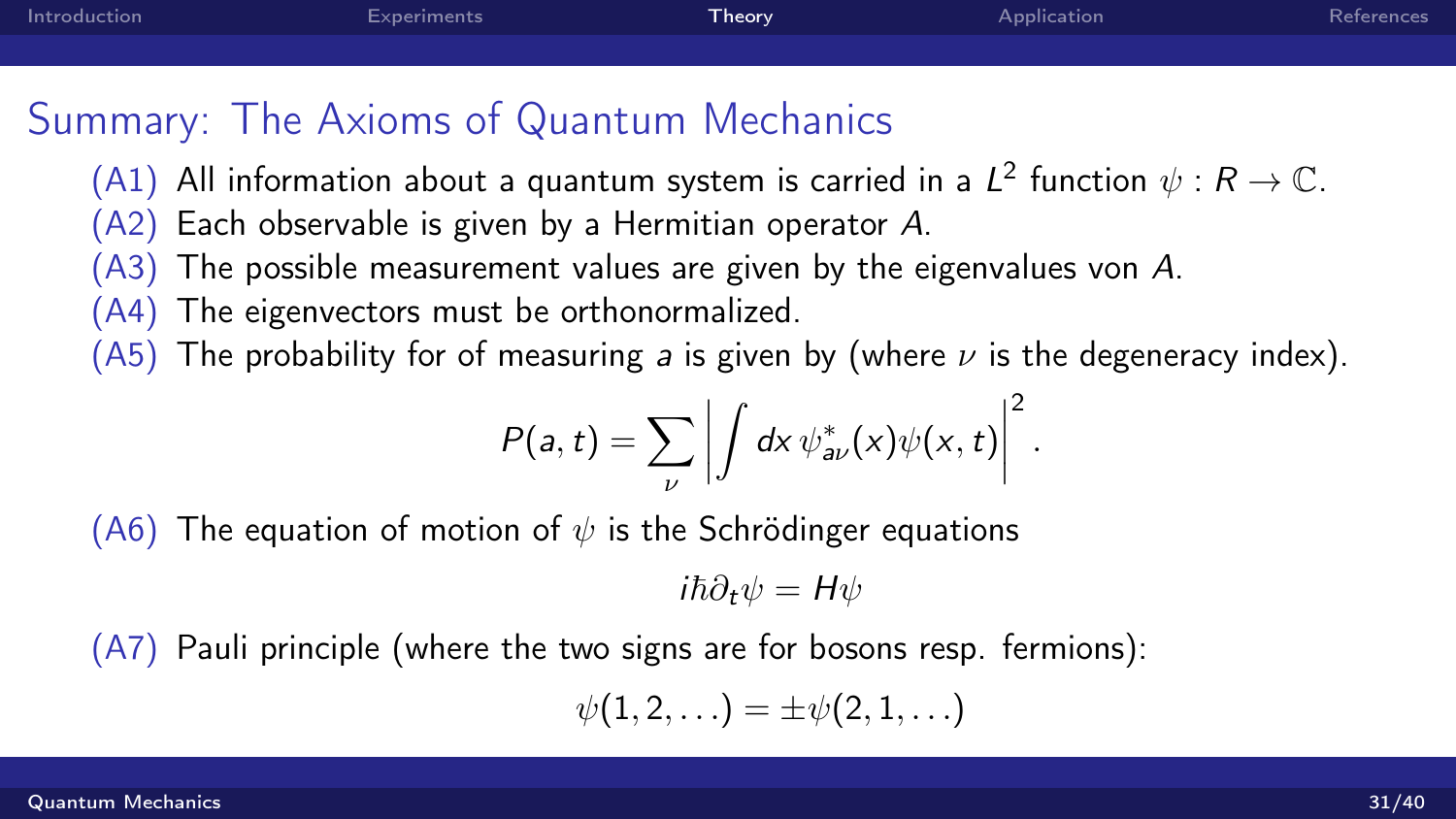[Introduction](#page-2-0) [Experiments](#page-4-0) [Theory](#page-12-0) [Application](#page-32-0) [References](#page-42-0)

# How not to Be Afraid of the Dirac (or Bra-Ket-) Notation

- ightharpoontangleright the wave-function  $\psi(\mathbf{r})$  can be thought of as a the position-basis components of an abstract wave-function vector  $|\psi\rangle$  (read: ket psi)
- $\blacktriangleright \ \langle \psi | \cdots = \int d^3r \, \psi^*(r) \cdots$  (read: bra psi) is the adjoint linear functional of  $|\psi\rangle$  so that  $\langle \psi|\varphi\rangle = \int d^3r\, \psi^*(\bm{r})\varphi(\bm{r})$  is the  $L^2$  inner product $^7$

$$
\blacktriangleright |\psi\rangle = \int d^3r \, \psi(\mathbf{r}) |\mathbf{r}\rangle \text{ just like } \mathbf{a} = a_x \mathbf{e}_x + a_y \mathbf{e}_y + a_z \mathbf{e}_z
$$

- $\triangleright$  now we can develop the coefficients in different bases
- $\triangleright$  especially common (since it makes the time evolution easy): the energy eigenstates  $|\psi\rangle = \sum_{n} c_{n} |n\rangle$ ,  $H |n\rangle = E_{n} |n\rangle$
- $\blacktriangleright$  matrix elements of operators:

$$
O\left|\psi\right\rangle =\sum_{nm}\left|n\right\rangle \left\langle n\right|O\left|m\right\rangle \left\langle m\right|\psi\right\rangle =\left|n\right\rangle O_{nm}\psi_{m}
$$

 $7$ mathematical pedants define states to be continuous linear functionals and thereby solve the position eigenstate problem.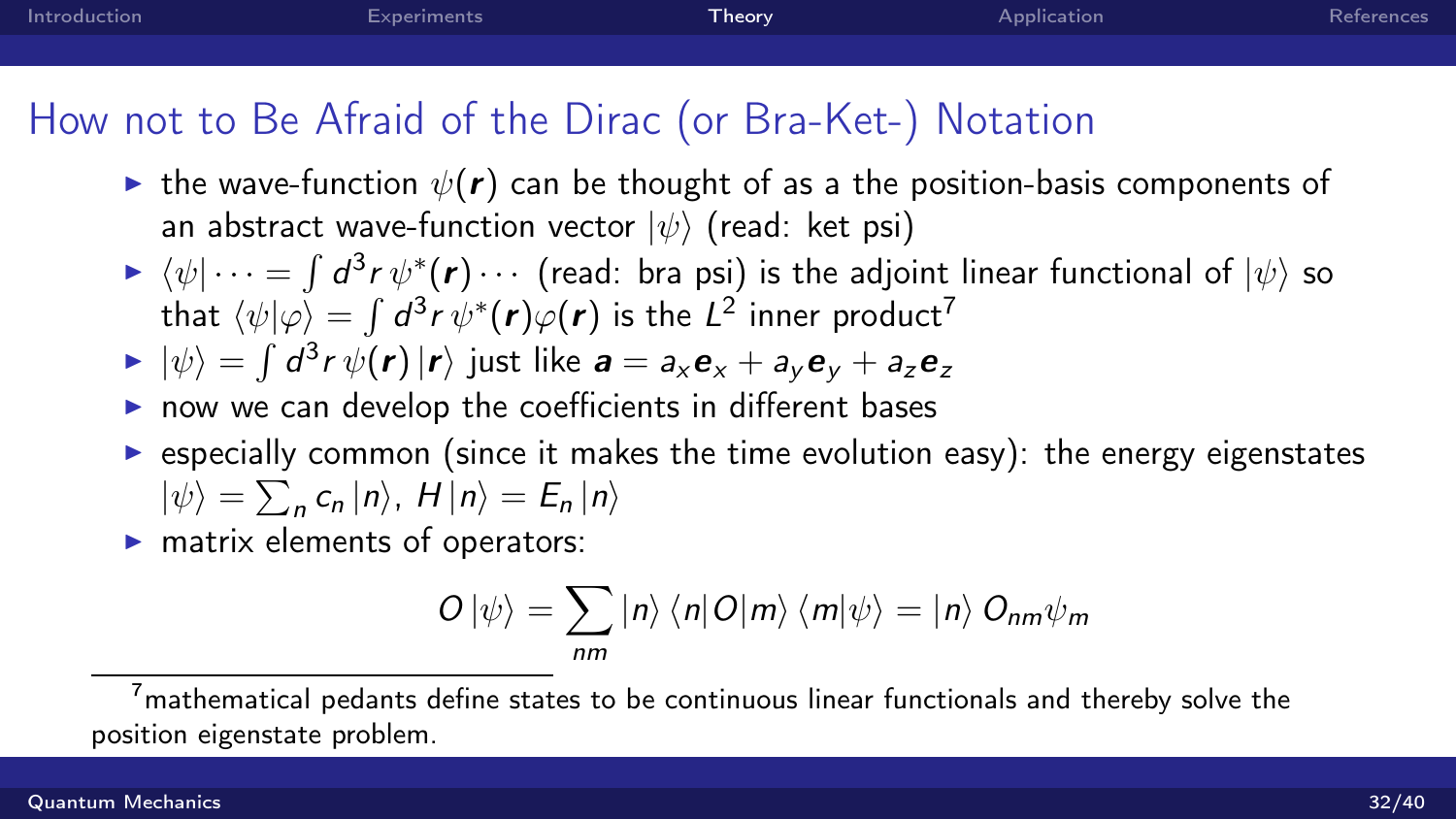<span id="page-32-0"></span>

#### Figure: Setup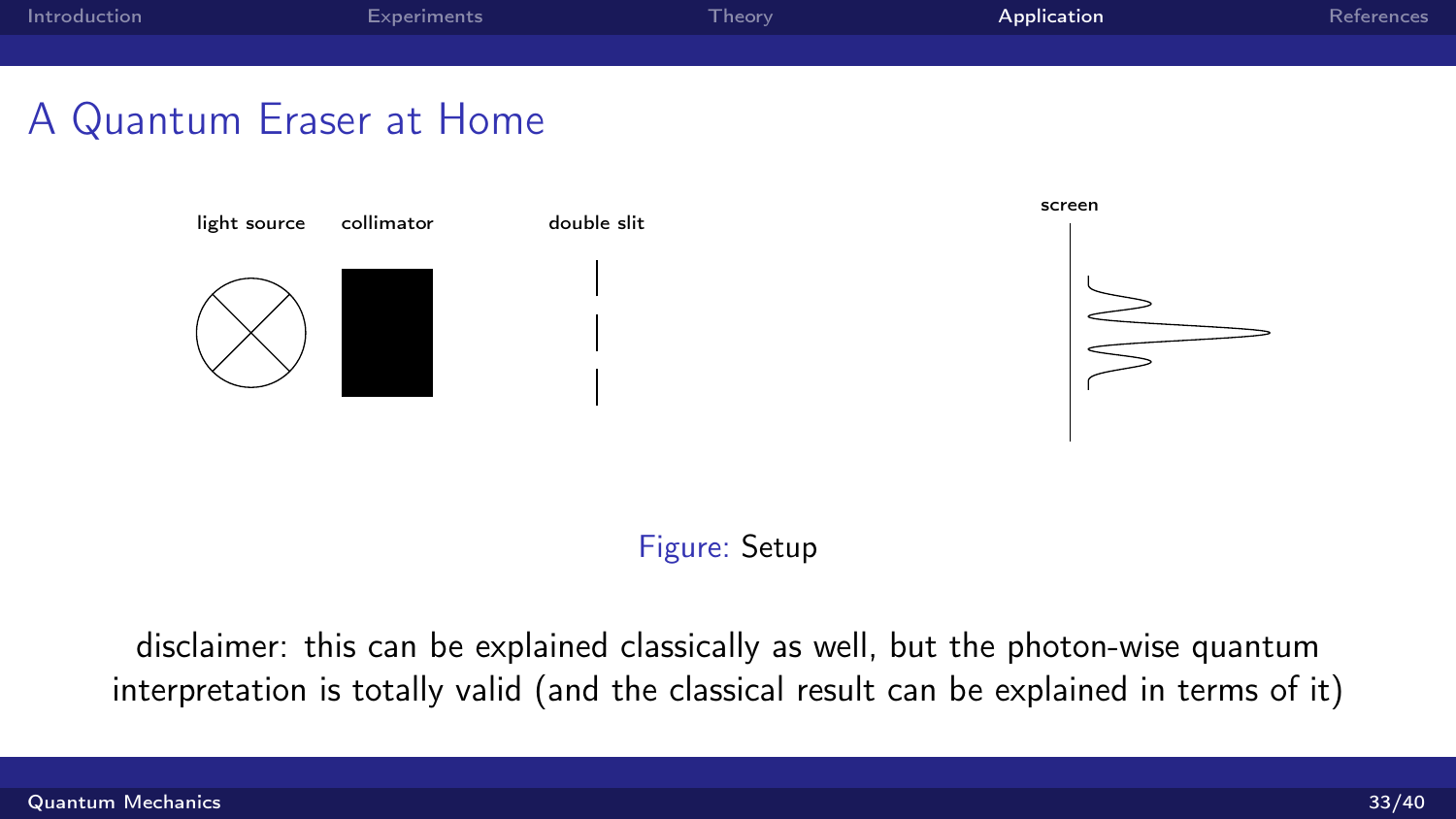



### Figure: Setup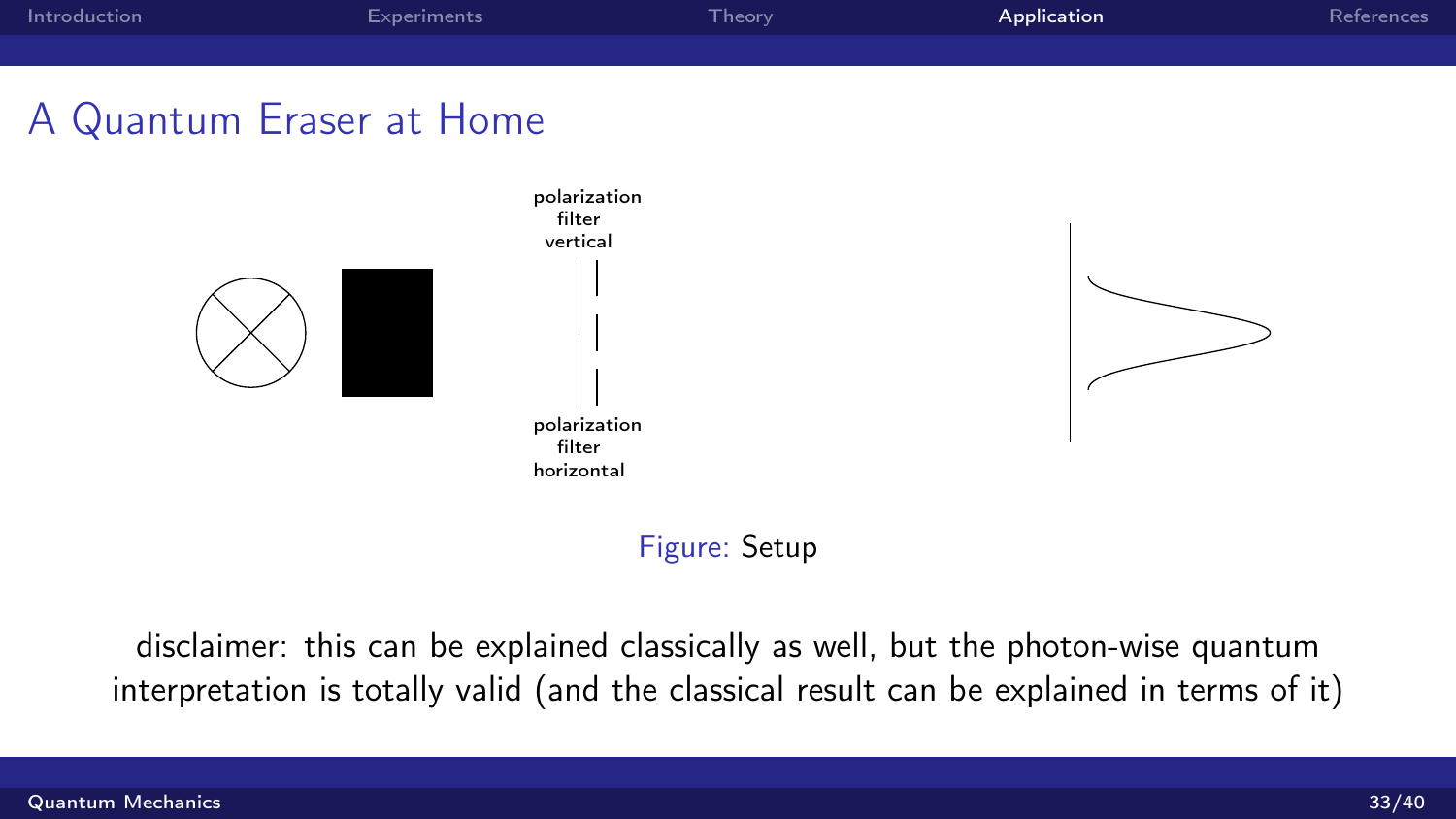

### Figure: Setup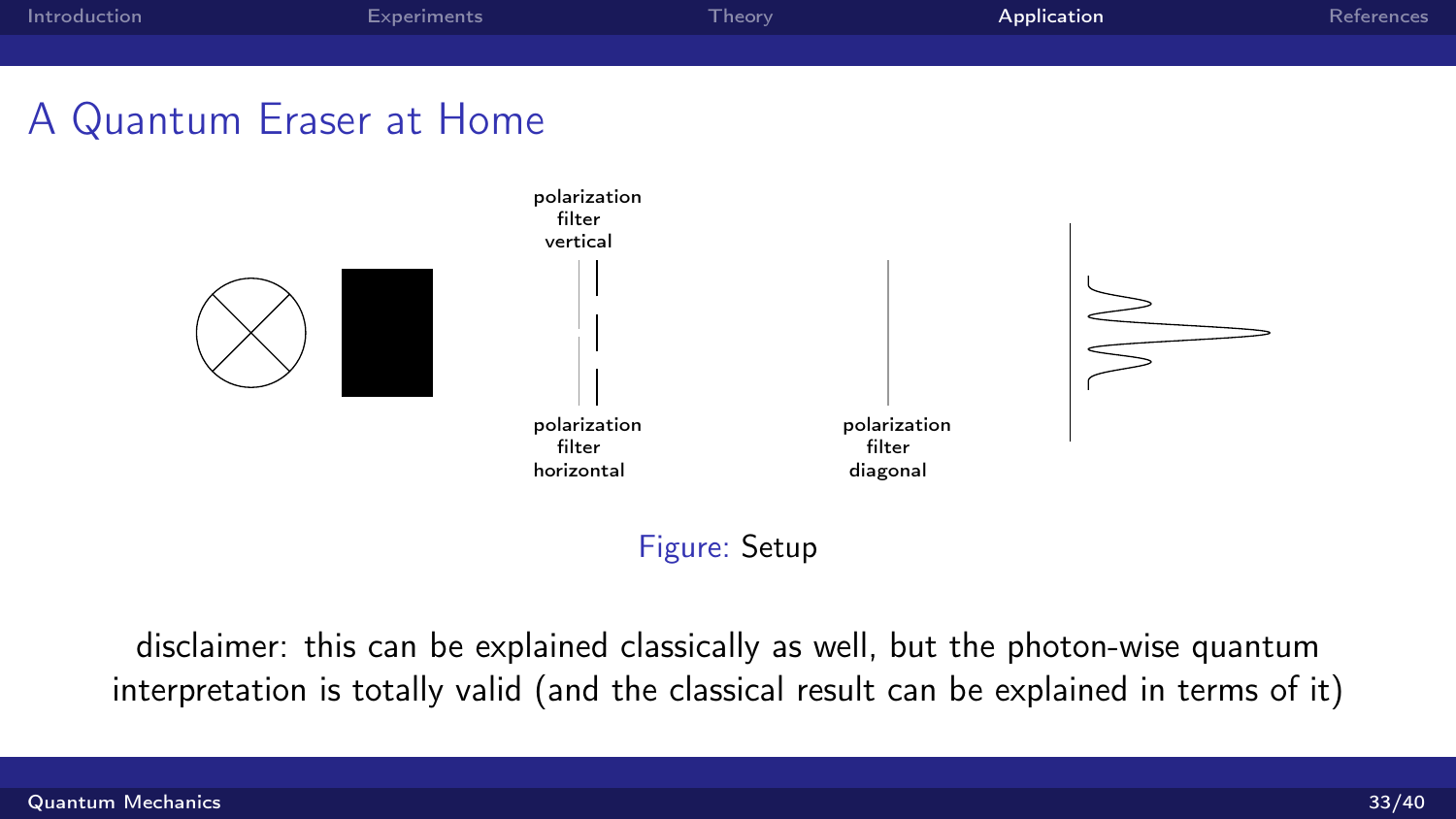

### Figure: Setup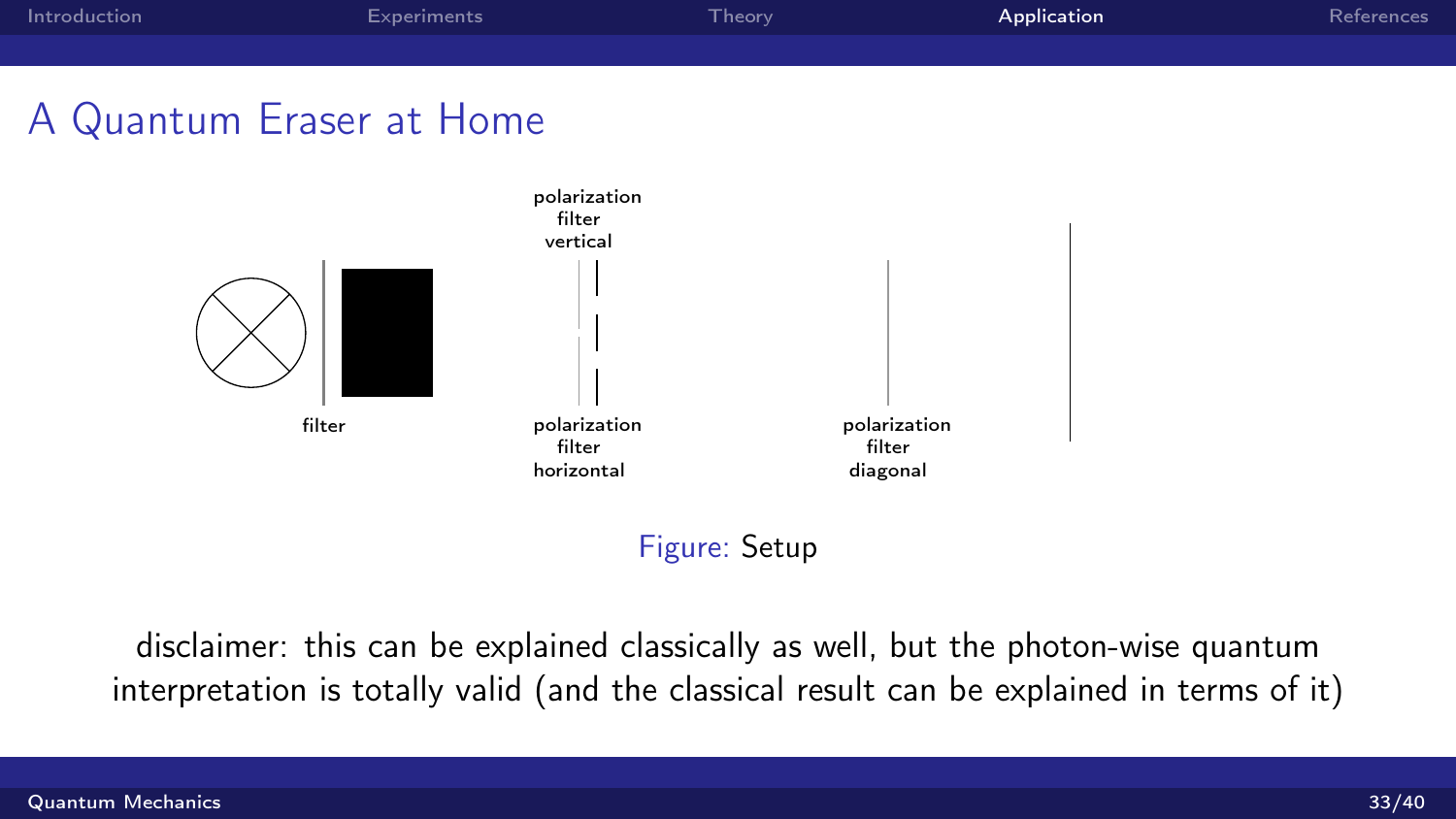| Introduction | Experiments | Theory <sup>1</sup> | Application | References |
|--------------|-------------|---------------------|-------------|------------|
|              |             |                     |             |            |
|              |             |                     |             |            |

### Harmonic Oscillator

$$
H = \frac{p^2}{2m} + \frac{1}{2}m\omega^2 x^2 = \hbar\omega\left(a^\dagger a + \frac{1}{2}\right), \quad a = \sqrt{\frac{\omega m}{2\hbar}}x + \frac{i\rho}{\sqrt{2\hbar\omega m}}, \quad [a, a^\dagger] = 1
$$

- If there is a state such that  $a |0\rangle = 0$  it will be an eigenstate of H with the energy 1  $\frac{1}{2}\hbar\omega$
- induction: assume a state  $|n\rangle$  with  $a^{\dagger}a|n\rangle = n|n\rangle$ , then we have  $|a^\dagger a a^\dagger\ket{0}=a^\dagger(a^\dagger a+1)\ket{n}=(n+1)a^\dagger\ket{n}:= (n+1){\cal N}\ket{n+1}$
- ► normalization:  $\langle n | a a^{\dagger} | n \rangle = |n+1\rangle \mathcal{N}^* \mathcal{N} |n+1\rangle$ , so  $\mathcal{N} = \sqrt{ }$ n
- In therefore, there is an eigenstate for each natural number n with  $a^{\dagger}a|n\rangle = n|n\rangle$  and energies  $E_n = \hbar \omega \left(n + \frac{1}{2}\right)$  $\frac{1}{2})$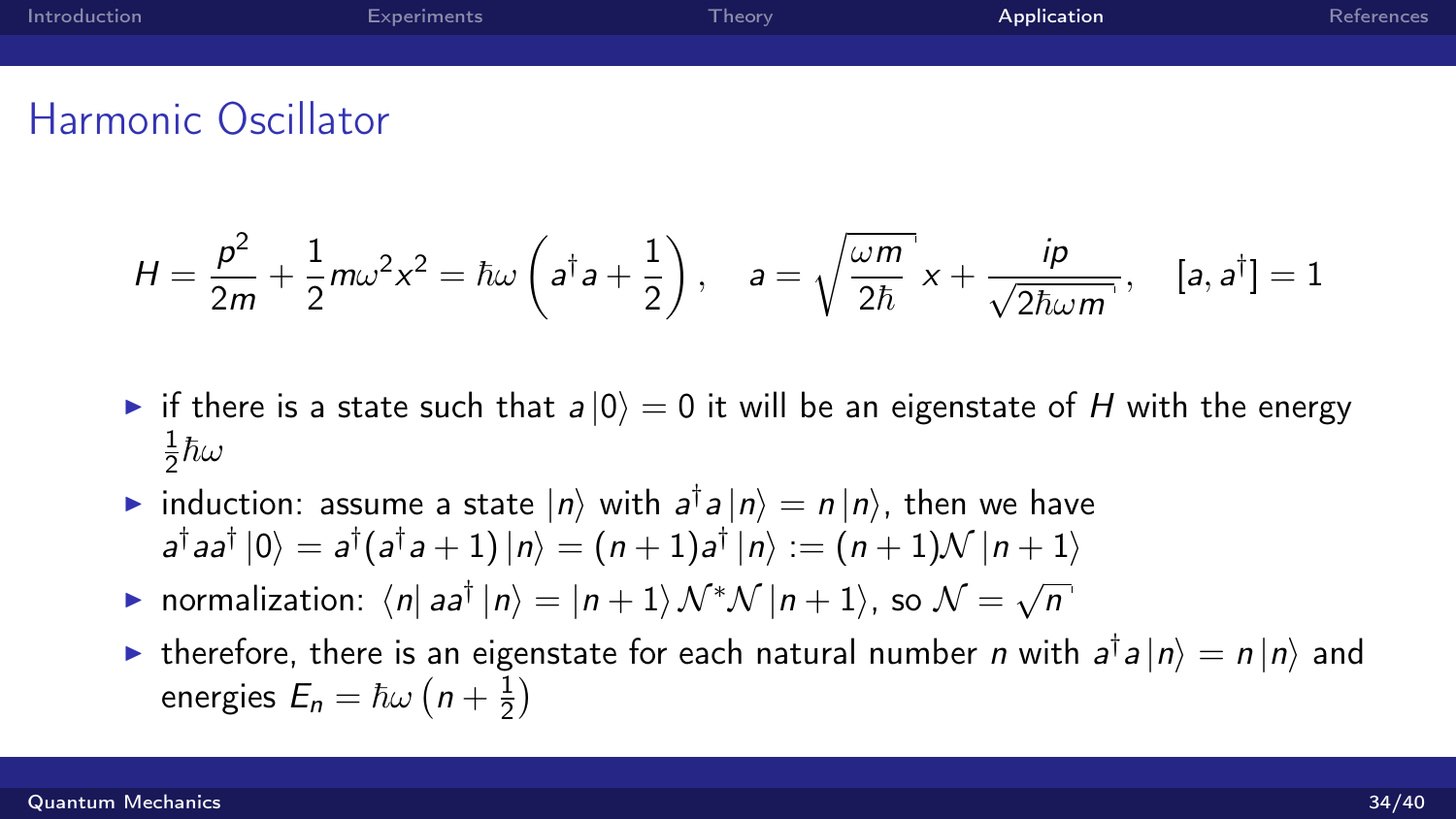| Introduction | Experiments | Theory | Application | References |
|--------------|-------------|--------|-------------|------------|
|              |             |        |             |            |
|              |             |        |             |            |

# Harmonic Oscillator (cont.)

**IDE** the eigenvalue equation  $a |0\rangle = 0$  in the position representation  $\psi(x) = \langle x|0\rangle$  reads

$$
\partial_x \psi(x) = -\frac{\omega m}{\hbar} x \psi(x)
$$

 $\triangleright$  we guess a solution

$$
\psi(x) = \mathcal{N} \exp\left(-\frac{\omega m x^2}{2\hbar}\right)
$$

- $\triangleright$  since the differential equation is linear and homogeneous, this must be the solution
- normalization  $|\mathcal{N}|^2 = \sqrt{\frac{\hbar}{\pi \omega}}$  $\overline{\frac{\hbar}{\pi \omega m}}$  (from  $\int dx e^{-x^2} = \sqrt{\pi}$  and substitution)
- ightharpoonup all eigenfunctions of  $a^{\dagger}a$  (and therefore H) can now be obtained by repeatedly applying a<sup>†</sup>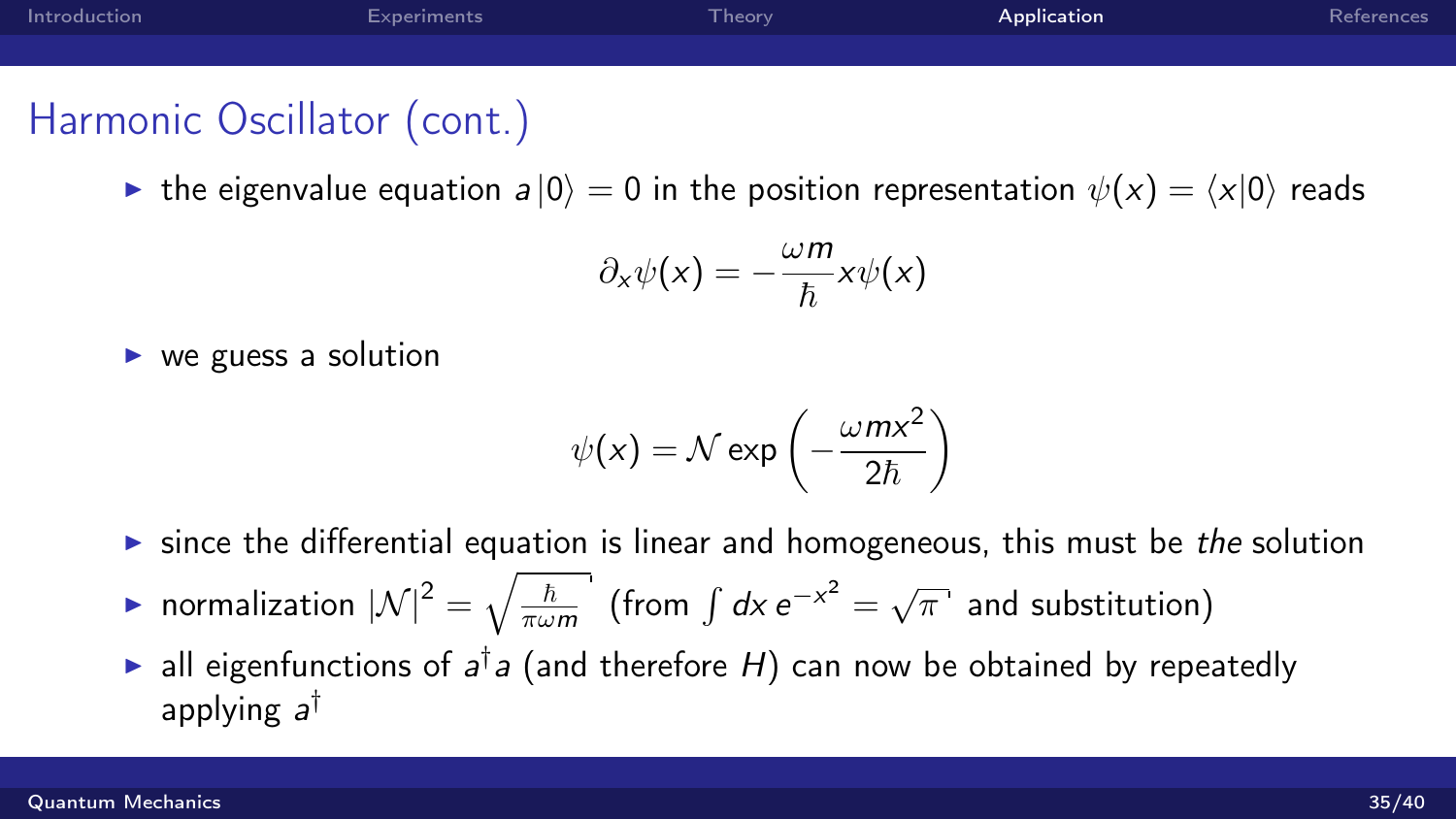| Introduction | Experiments | Theory <sup>1</sup> | Application | References |
|--------------|-------------|---------------------|-------------|------------|
|              |             |                     |             |            |
|              |             |                     |             |            |

# **Tunnelling**



Figure: Scattering Eigenstate of a Tunnelling Problem

- $\triangleright$  in quantum mechanics particles can move through barriers of higher energy than their own
- $\triangleright$  the wave function decays exponentially in barriers but does not vanish immediately
- $\triangleright$  Myth: tunnelling makes a particle travel instantaneously from a to b
- $\triangleright$  Busted: states of particles are extended, only when measuring its position does a particle get a definite position (also: nothing disallows faster than light movement in non-relativistic quantum mechanics, the Schrödinger equation is not Lorentz invariant but Galilei invariant)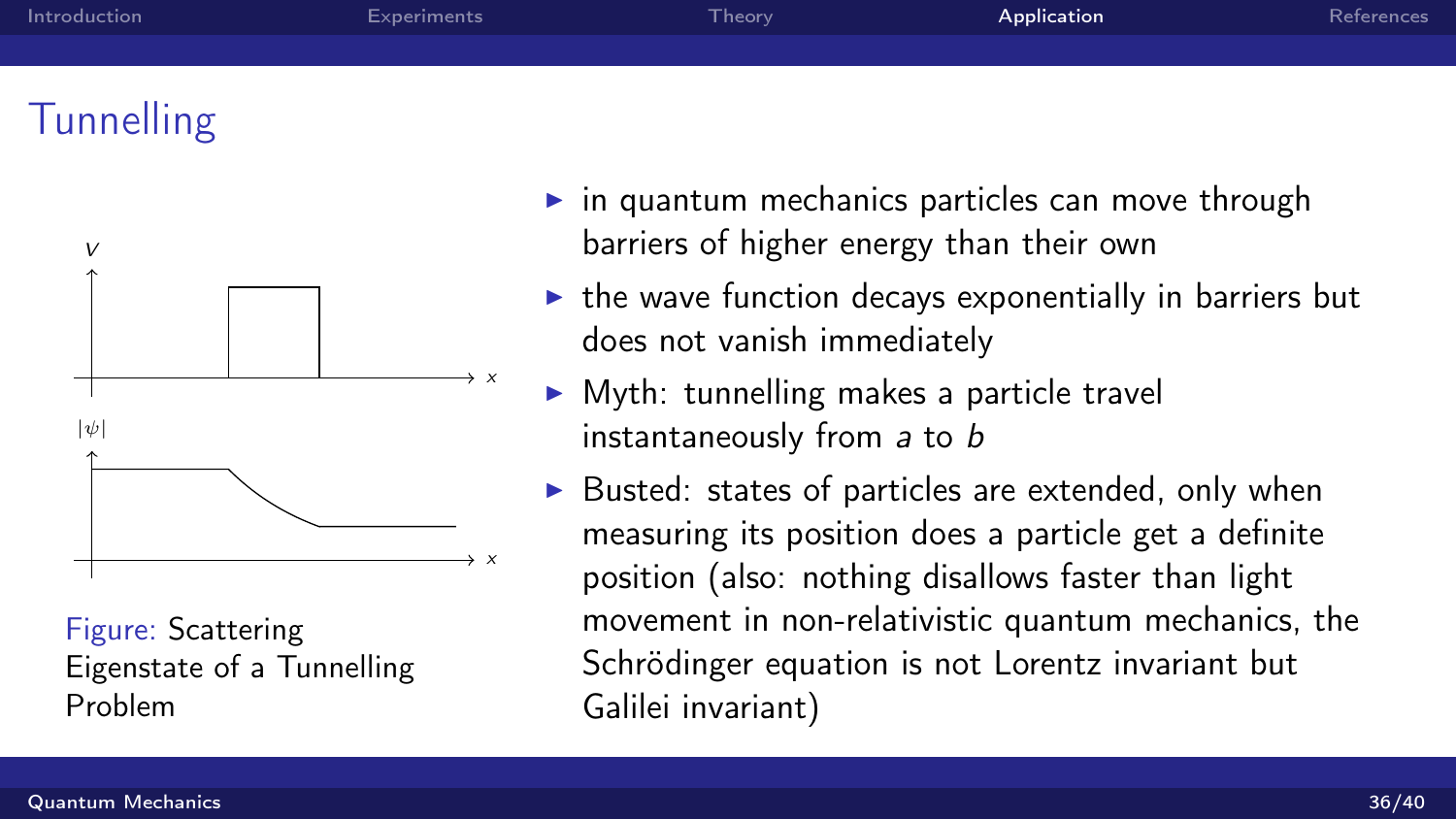| Introduction                | Experiments | Theory <sup>1</sup> | Application | References |
|-----------------------------|-------------|---------------------|-------------|------------|
|                             |             |                     |             |            |
|                             |             |                     |             |            |
| . Figure and a construction |             |                     |             |            |

## Entanglement

- $\triangleright$  consider a two-particle system, measurement of one of the particles projects the total state to the respective subspace
- $\triangleright$  now we have a state with two particles

$$
\left|\Phi^{+}\right\rangle =\frac{1}{\sqrt{2}^{\cdot}}\big(\left|0\right\rangle \left|0\right\rangle +\left|1\right\rangle \left|1\right\rangle \big)
$$

- $\triangleright$  measure the first particle, depending on the result of this measurement, the second particle will be in the same state
- $\triangleright$  this means that measurements of the two single particles in this state will be perfectly correlated!
- $\blacktriangleright$  Einstein called this "spooky action at distance"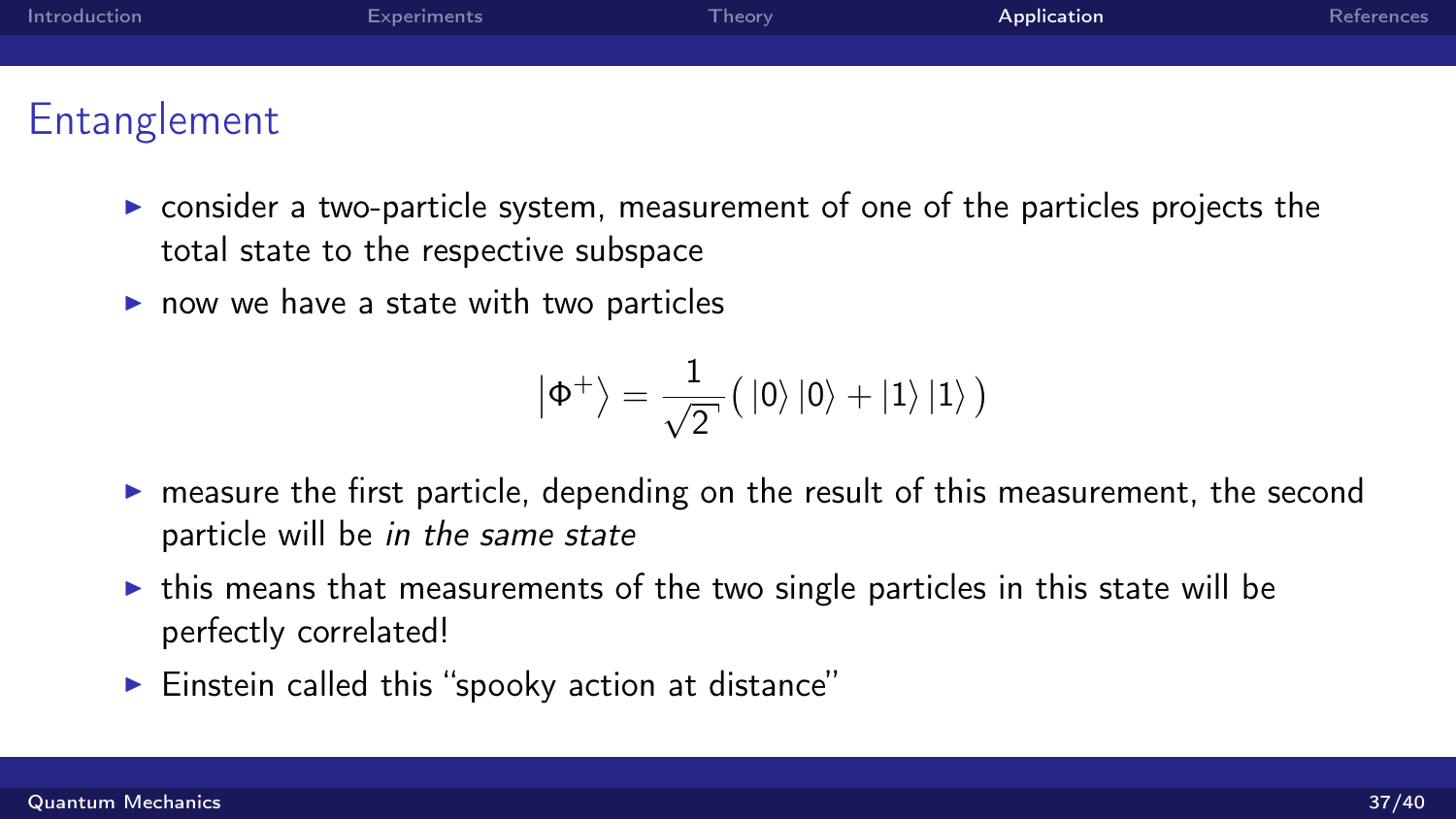| Introduction | Experiments | Theory <sup>1</sup> | Application | References |
|--------------|-------------|---------------------|-------------|------------|
|              |             |                     |             |            |
|              |             |                     |             |            |

## Entanglement – Remarks

- $\triangleright$  there are no *hidden variables* the result is not intrinsically determined before measurement
- $\triangleright$  utterly weird but experimentally proven with so called Bell tests
- $\triangleright$  Myth: Entanglement allows to transfer information between two sites instantaneously
- $\triangleright$  Busted: no communication theorem: you can't exchange information faster than light via entangled particle pairs (but you can generate correlated noise)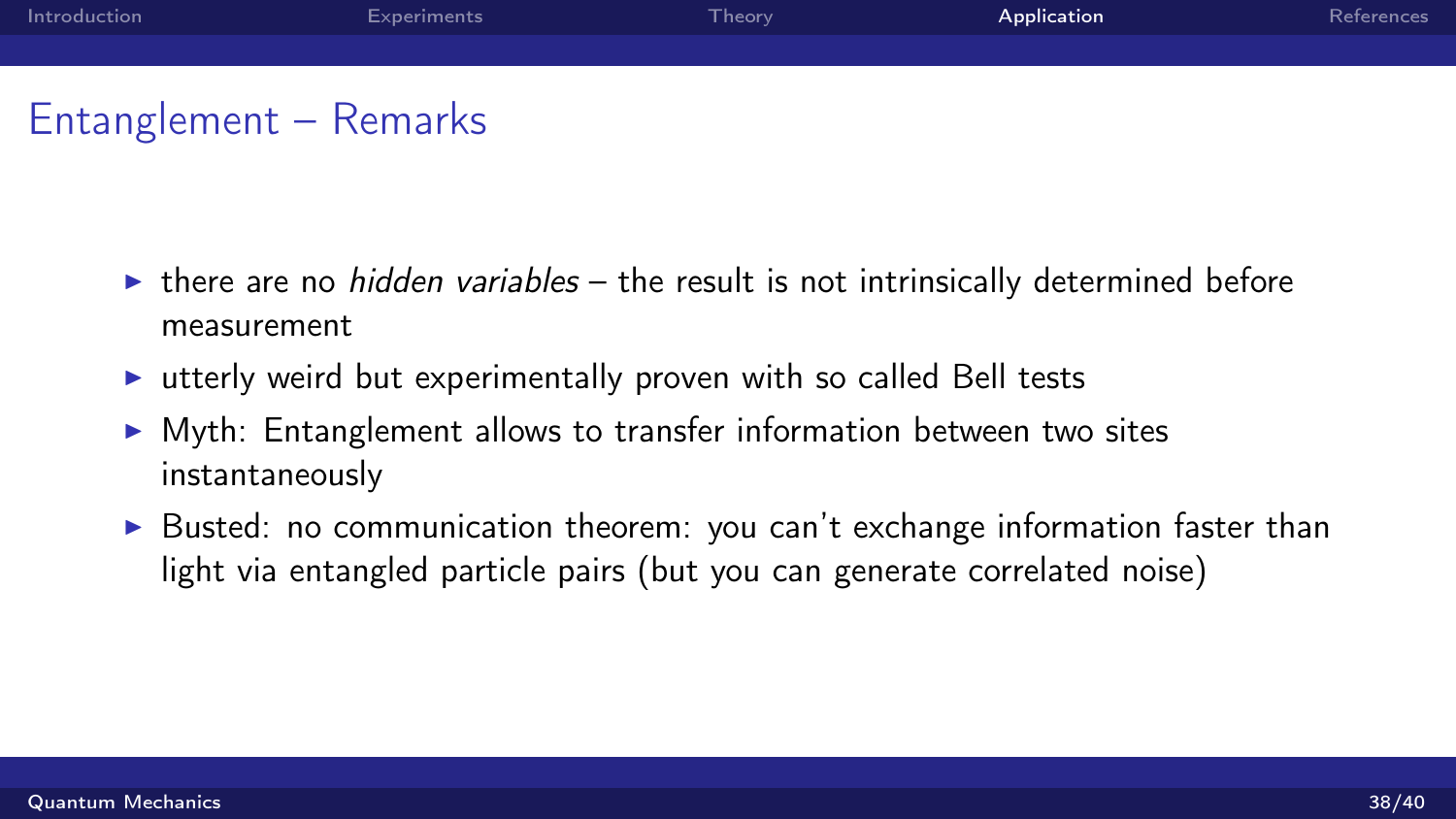| Introduction | Experiments | Theory | Application | References |
|--------------|-------------|--------|-------------|------------|
|              |             |        |             |            |
|              |             |        |             |            |

# Quantum Information

- **a** qubit is a quantum system with two states  $|0\rangle$  and  $|1\rangle$
- $\blacktriangleright$  quantum computers
	- $\triangleright$  really bad for most computing tasks binary-on-silicon folks don't fear for your job
	- $\triangleright$  can compute some things faster than a classical computer (e.g. factoring primes and similar problems – this would nuke our public-key crypto)
	- $\triangleright$  use linear superposition to construct a weird kind of parallelism using superpositions (we can compute something simultaneously for the  $2^N$  basis states)
- $\blacktriangleright$  quantum cryptography
	- $\triangleright$  solves the same problem as DH exchange
	- $\triangleright$  we can generate a shared key and can check that there was no eavesdropper
	- $\triangleright$  we can't detect a man in the middle without having a shared secret or PKI (quantum particles don't know who's on the other side)
	- $\triangleright$  essentially useless as there are classical quantum computer safe key-exchanges
	- $\triangleright$  commercial implementations: susceptible to side channel attacks